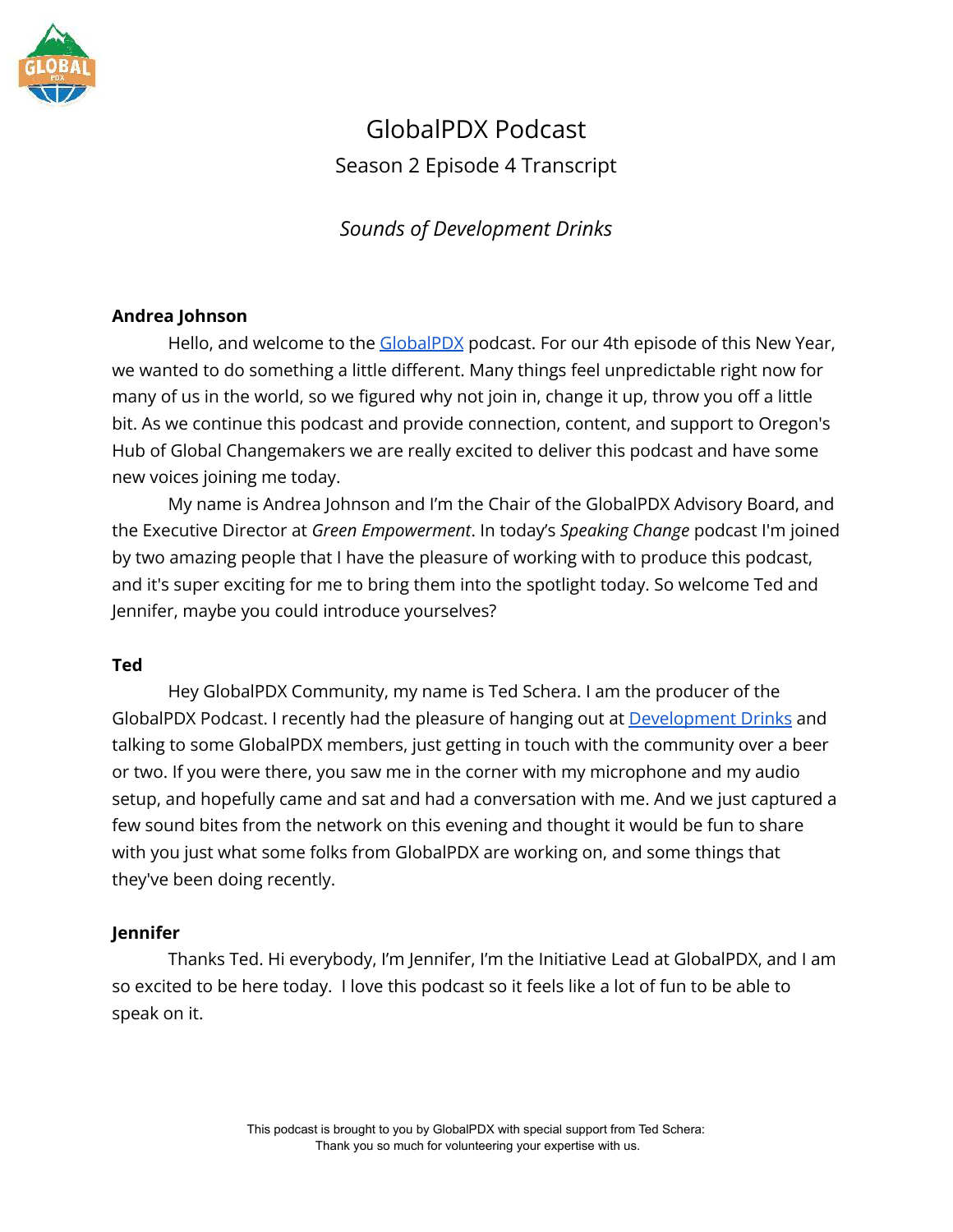

# **Andrea**

Thank you guys so much. I think it's so fun to be able to share a little bit more with our audience from the people who work so hard to make these things happen for our community. So hello to you both!

# **Ted**

Hello! So Andrea I know that you are super busy with your work with GlobalPDX and Green Empowerment, so Jennifer and I actually thought it would be fun to put you in the hot seat, and give you a little bit of a break as host and ask *you* the questions this time. We know you do a ton of background research on every person you interview for the show. You always ask such amazing questions and have everything so lined up. So this week what we're going to be doing is, we're going to play clips from Development Drinks where we recorded those conversations and just have you share your thoughts and feelings on some of those clips and we'll chime in when we have the thought.

# **Andrea**

Alright that sounds great, a little bit of pressure is good.

# **Jennifer**

(laughing) You look cool as a cucumber.

# **Ted**

So before we dive in, do you want to give our listeners a little bit of background about what Development Drinks is? I understand it's kind of the foundation for everything GlobalPDX has become and I know that actually the last Development Drinks before COVID (back in the before times) was where the idea of this podcast actually came from.

# **Andrea**

Yeah, it definitely feels full-circle when you share it that way. Actually before it was even called "Development Drinks" there was a woman named Irene Tinker who was a professor at UC Berkeley. She's one of the first people to ever write about gender in relation to International Community Development. She has an amazing background and history all within that that I could spend probably hours and hours speaking of. But one of her other beliefs was about uniting people that were globally minded in Portland, this is where her and her husband ended up settling, and so they started hosting "Development Salon" in their living room. Eventually there was a lot more interest and desire to kind of expanded that and Green Empowerment started doing Development Drinks pretty casually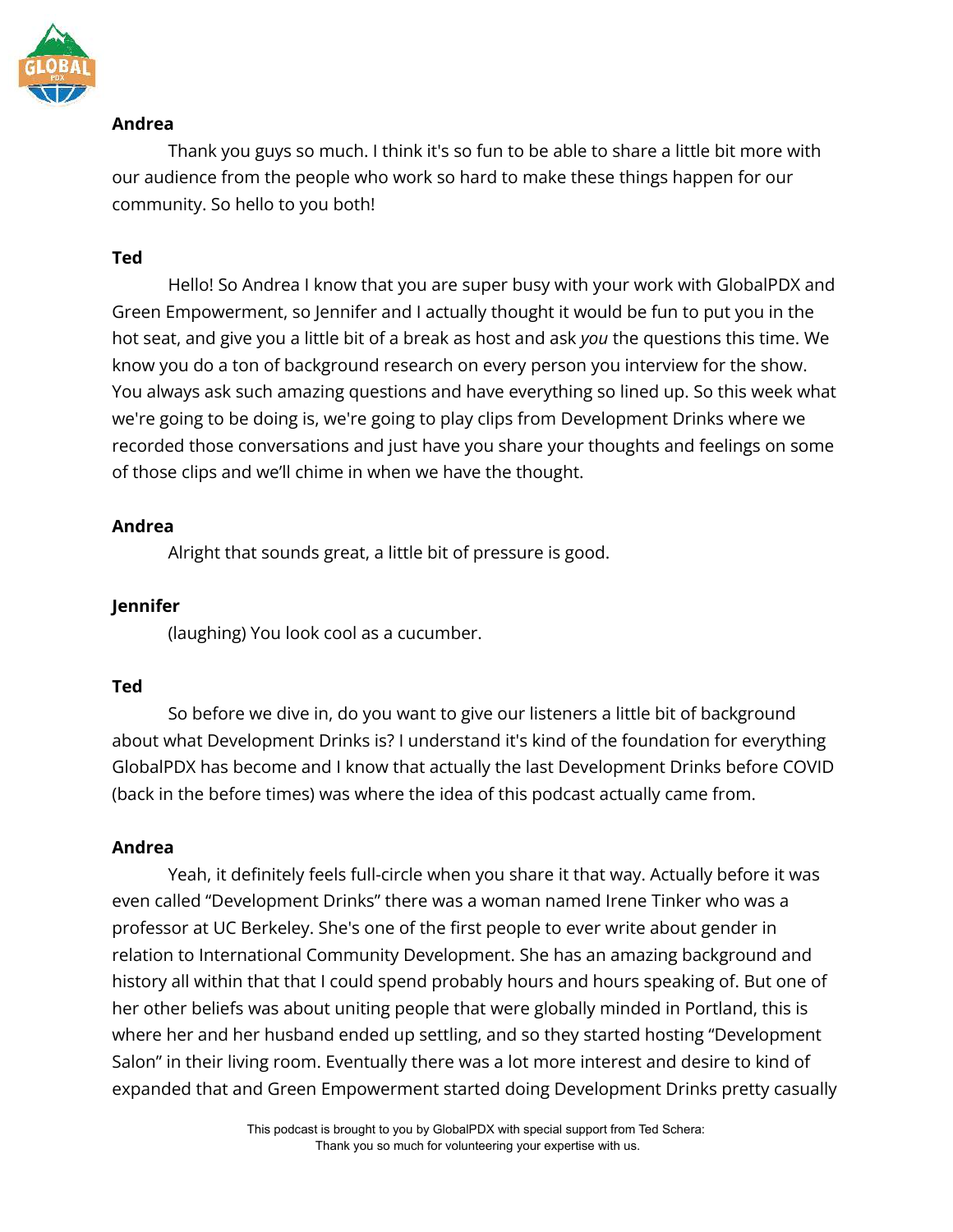

in 2012. From that, you know Green Empowerment is small Internationally focused nonprofit and our staff couldn't really handle some of that workload to meet the needs and the request of community members. And that's where we kind of came together with Mercy Corps, Medical Teams International, OHSU, and PSU to form what is GlobalPDX and we kind of handed over Development Drinks.

And I'll just stay from a very personal perspective: Development Drinks was how I got introduced to Green Empowerment. I was a brand-new Portlander, moved to Portland from Ecuador, I had been living there the Peace Corps volunteer and then later worked with *Conservation International* and some really fun payment for ecosystems Services programs. Moved to Portland, knew nobody, and ended up at a Development Drinks and have been a fan of Green Empowerment ever since. That's how I met a lot of my global community in Portland and now I get to be the Executive Director of Green Empowerment and on the Advisory Board GlobalPDX, so for me that is all full circle. And at that last Development Drinks (so that would have been like January 2020 right?)

# **Ted**

I think it was February I want to say.

# **Andrea**

Was it February?

# **Jennifer**

It must have been because we were monthly at that time.

# **Andrea**

Well I was not at that one because I had just had a baby on February 1st! so I don't think I was at Development Drinks… So I dont think I knew the podcast came from that. So I would love to know, Jennifer,I would love to hear what that Conversation was.

# **Jennifer**

It was really just the good fortune of Ted being dragged there that night by his partner!

# **Ted**

Yeah my partner Rae, she is super into GlobalPDX and wanted to come to a networking event and meet the folks that all come there. She took me there just as moral support so that in this room full of new people there would be a familiar face.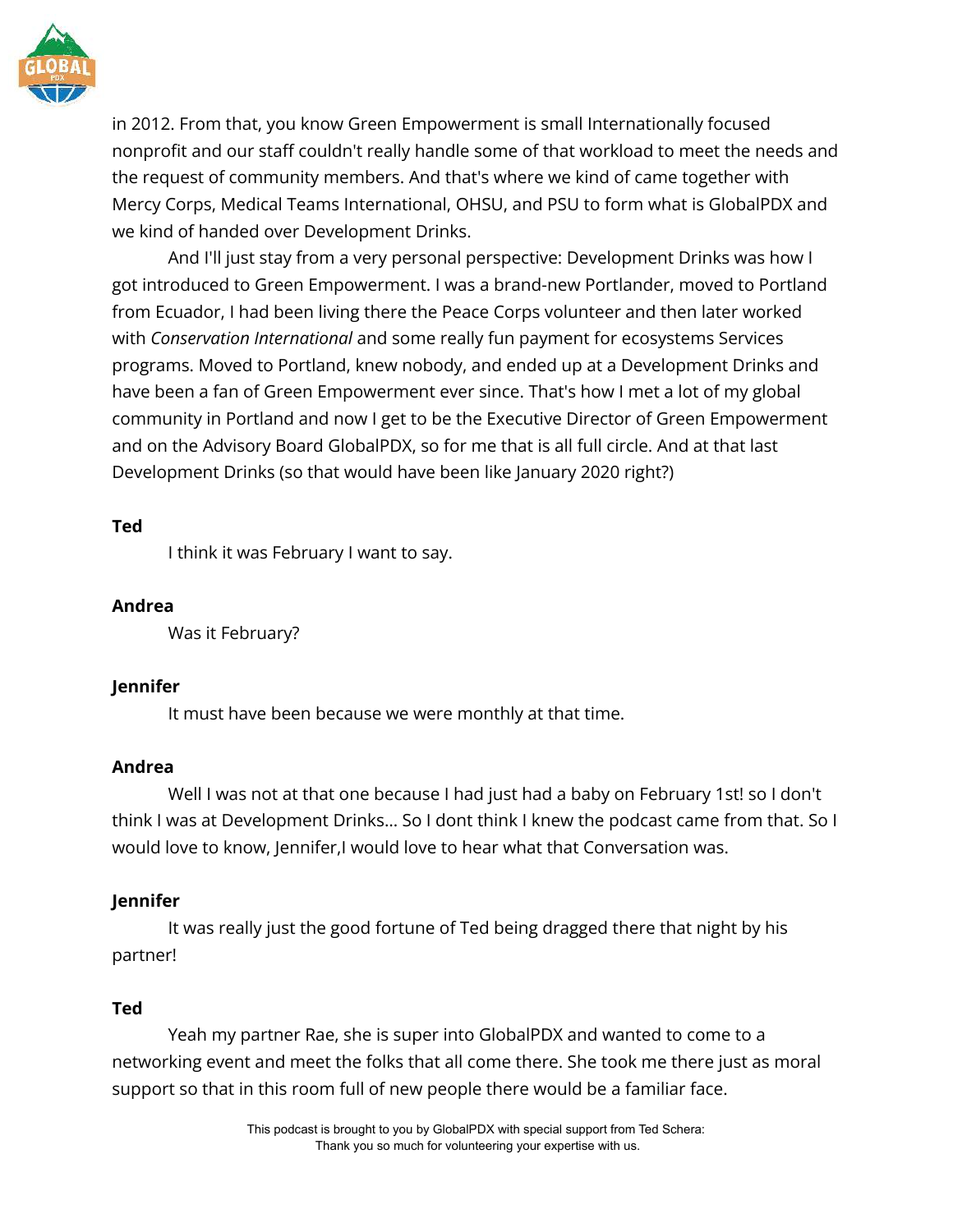

# **Andrea**

And then you realized that you actually wanted to be a part of the community as well! You threw yourself right in.

# **Ted**

Absolutely! Jennifer was specifically talking (because Jennifer does such a good job of talking to everybody) and we were sort of discussing: there is a pandemic coming, we don't know how long we are going to be locked down for. But one thing that was popular at the time and still today (and that's probably going to grow in popularity) and a great way to keep in touch with everyone is: a Podcast!I And it just so happens that I went to school for audio engineering and I have all of the tools to make a podcast.

# **Andrea**

That is awesome and I will say, it could not have been better timing because it has provided such a great way for GlobalPDX to stay connected still be highlighting voices of Global changemakers.

# **Jennifer**

That's so true and I would be remiss to not do an extra plug of "thank you" for Ted for all of the production he's done (on season 1 *and* 2). I think that at that Development Drinks Ted offered to help us in the way that anyone offers to help a person when they've had a couple of beers and maybe didn't think that it would become the commitment that it has become. So thank you so much Ted!

# **Andrea**

The benefits of having a persistent, persistent Initiative Lead in Jennifer.

# **Ted**

(Laughing) Absolutely. Because you know how it is, you throw out an idea like that you throw up creative ideas all the time, it's like, "Hey wouldn't it be cool if *this* existed." And this is one of the few ones ever that everyone that I mentioned it to has been like, "Yeah let's do it, lets go!"

# **Andrea**

I kind of think that that speaks a lot to the GlobalPPDX Community though. It's a group of people that you know I do very different work or come at it from a different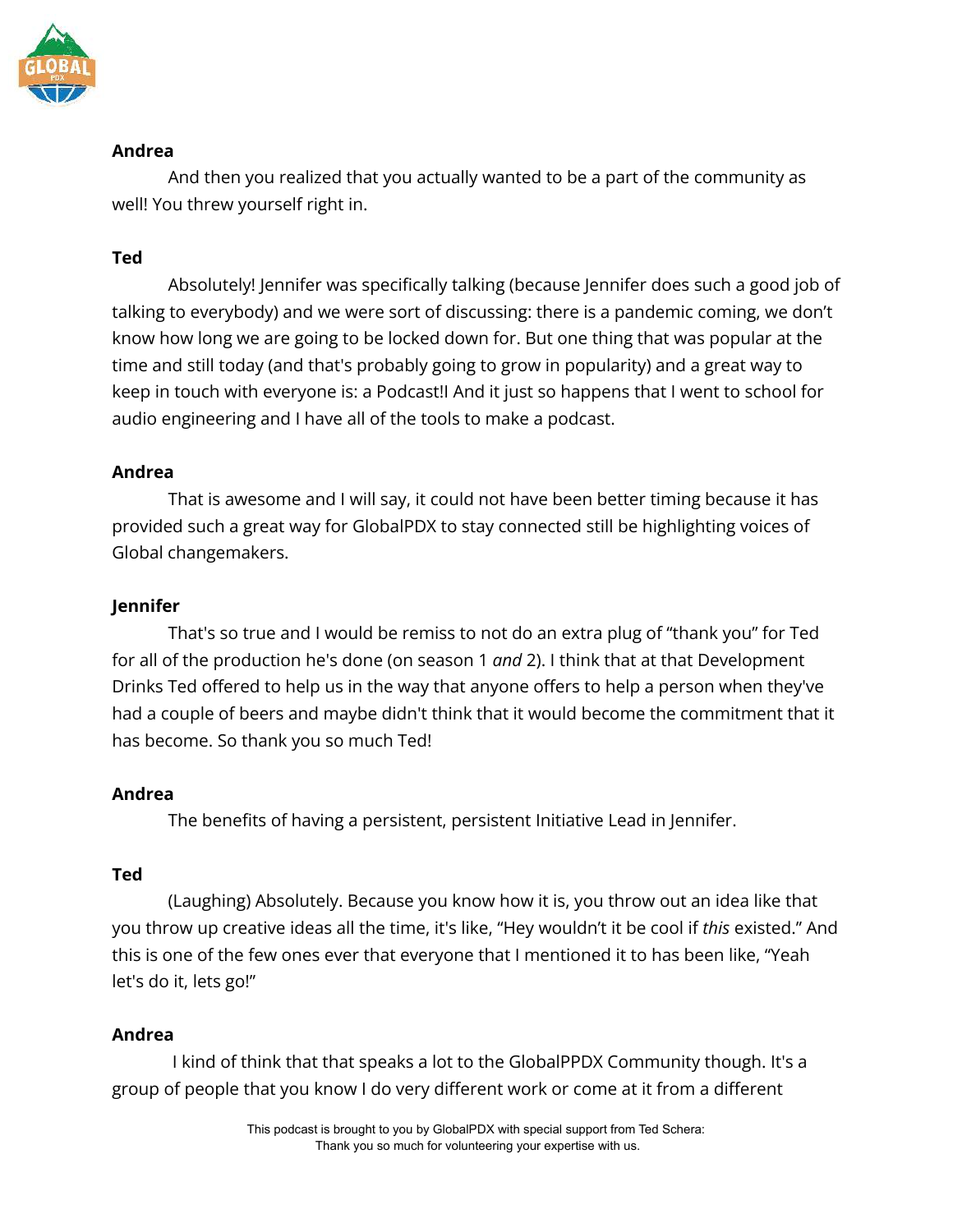

perspective, but there is something that has united us and that those ideas do blossom into real collaboration or resource sharing, information sharing. So I am so grateful to be a part of this community.

### **Jennifer**

Awwww

#### **Andrea**

So the last Development Drinks though, that's what we are here to really talk about, somehow in the middle of the various COVID variants that have happened we got together *in person*. It already feels like a lifetime ago but it was December and so that was the last time we got to see a lot of people in person, it was the first time we had seen a lot of people in person, and now it was *the last time* we were seeing all the people in person. So I believe that's kind of where we're heading right?

#### **Ted**

We can jump right in. Apologies to the listeners right off the bat for the audio quality: you will hear the bar in the background. I apologize for that. I thought my microphone was set to block that sort of stuff, I thought I had a good placement, and after listening back to it after the fact realized that that wasn't the case. So…

#### **Andrea**

It's more authentic that way! It makes people hopefully remember fondly what it's like to be in a bar together and hopefully we'll get back there someday!

# **Jennifer**

Sink in, imagine you're right there with us, cold drink in hand listening in to these conversations.

#### **Ted**

So with that let's get started. This is our first little segment, I captured this sitting down with John Stephens and here he is describing the work he's doing.

# **John Stephens**

So I'm the CEO of the Boma projects in the Boma Project a nonprofit working across Africa to eliminate extreme poverty and we do that by implementing a formulaic program model that came out of Bangladesh about 20 years ago called the "graduation approach".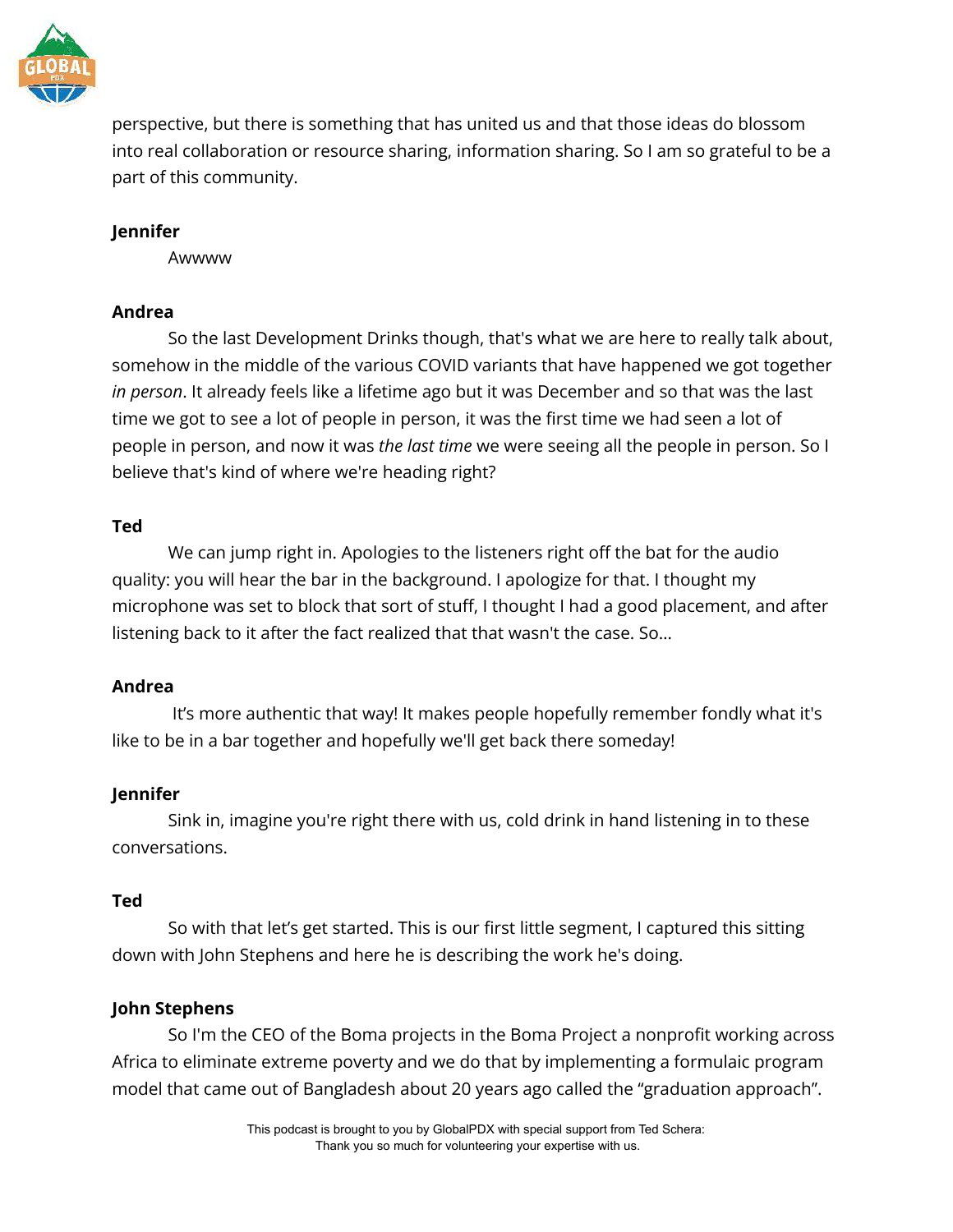

And we have tailored that for the dry lands of Africa and now we've created about five different program models. With 400 million people living in extreme poverty everything we do is about scale. So how can we reach more people, more quickly, and more efficiently.

# **Ted**

Perfect, and what brings you here?

# **John**

Well I'm a member of GlobalPDX and I used to go to Development Drinks when I was in Mercy Corps and now that I'm running BOMA I still love to come down for these. I really just love seeing what other people are doing, and I think that's just a great learning environment that's really informal. Hearing about what's on people's minds, what the challenges are, what their successes are. So it's a great venue just to kind of meet people you wouldn't normally meet and strike up a conversation, and sometimes you're able to help someone out with a challenge that you have solved, then sometimes they can help you out. So it's always fun that way.

# **Ted**

Is there any particular issue or any sort of content/topic that you'd be more interested to hear from us (from a podcast centered around GlobalPDX)?

# **John**

I think going back to that notion of *governance*, I do think governance is oftentimes neglected as a powerful tool of an organization. It tends to… people inherit boards and they kind of deal with them but they don't necessarily think of them as a superpower that needs to be *cultivated* and *evolved* and kind of *leveraged* for more incredible returns. So I think I talk to people a lot about Boards, just because I think they're really interesting, and it goes back to this notion I deal with a lot (especially in small to mid-sized nonprofits) which is: how do you kind of make these evolutionary leaps? You know we oftentimes get stuck and kind of a hand-to-mouth fundraising cycle, very hard to find that extra stretch to do something incredible. So I think for all of us we are trying to figure out: how do we make this quantum leap, how do we really change the organization and really do something incredible with very limited resources, on a very show-string budget. So I think of all of the elements within your organization, your Board is the most dynamic. They can come in and they have this ultimate ability to contribute, to connect, to drive resources and reputation, to eliminate risk, and we rarely use them in the way that we should. So people ask me "How do I grow my nonprofit?" And I say "Well, let's talk about your Board."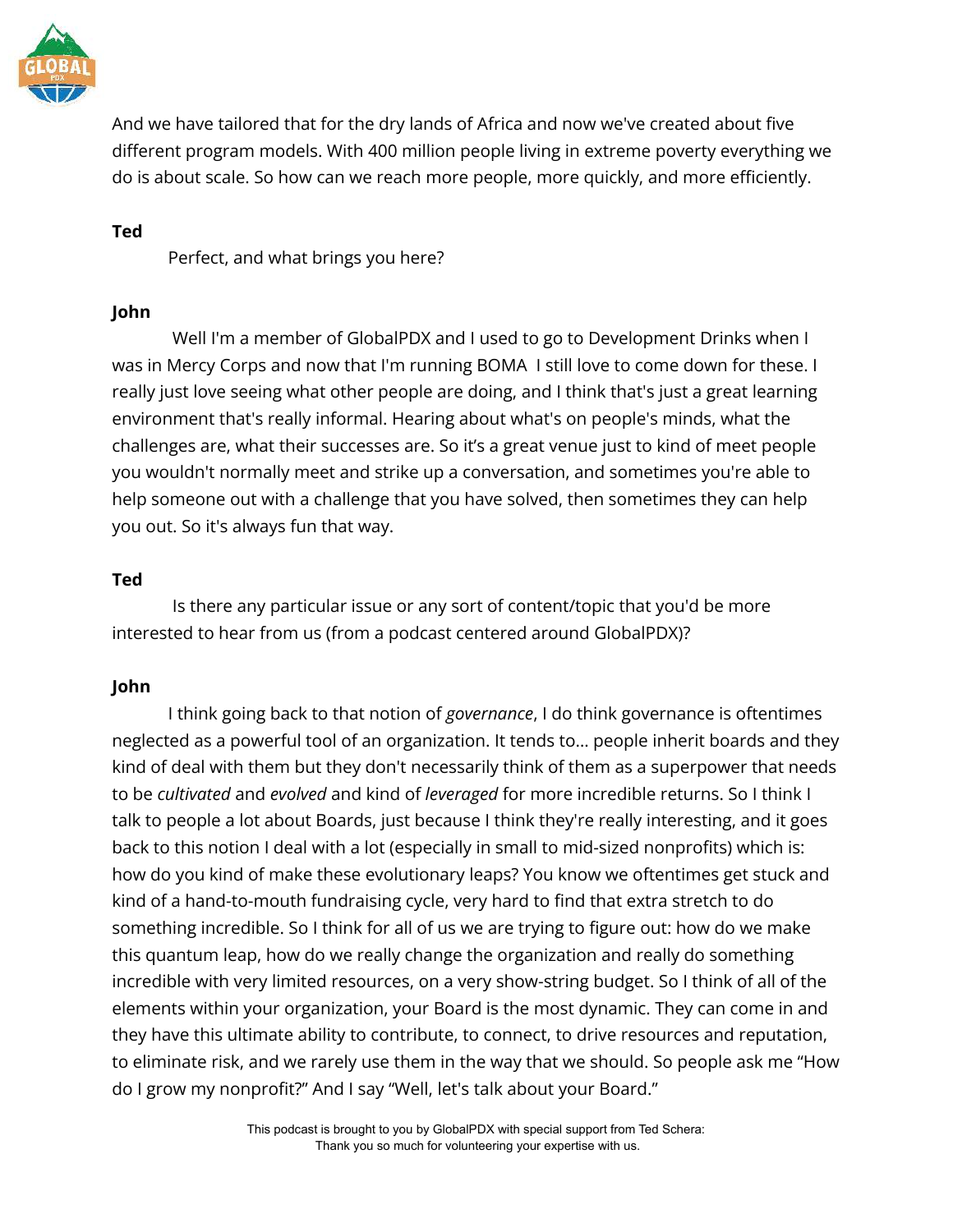

It was so great to have him join us and to sit down and have that conversation with him. So my question for you Andrea: "What has been a big takeaway for you in how to use a Board as a superpower?"

# **Andrea**

Okay I will be a little vulnerable right now: when I started at Green Empowerment this was probably the thing I read and tried to learn the most about. Everything you read about nonprofit management is that you have to have a good Board. So I spent a lot of time just learning both on my own. I was fortunate at the time to come into Green Empowerment when we had had some transition (things were not the most stable) but the Board was really engaged and I think that is part of what "Superpower" for a Board is. Your Board Members care, they're showing up, they're volunteers and it's about how do you get them engaged in a way that is going to really advance the mission. And I've just been really fortunate over the last 6 years in his role to have some really incredible Board Members who bring so many different skills and resources and ideas, and I think also have allowed me to lead and in my own way, in my role as Executive Director. One example for me of how to use the Board as a superpower has recently been about expanding our visibility as an organization. Green Empowerment is about to celebrate our 25th anniversary this year, one of my Board Members coined the term (in I think 2018), "Portland's best kept secret". It was just such an interesting perspective: he had lived in Portland most of his professional adult life, he had been a Peace Corps volunteer in his younger days, was passionate about this stuff, and yet hadn't been connected to Green Empowerment. So we are Portland's best kept secret. And we used that, we ran with that and it became this motivator almost like a mantra, that we are secret and we don't want to be, so how do we now transition.

And so that's why I think for me that resonated both with our team as well as our Board. It kind of created this united front, and it's really focused our energy in terms of increasing our visibility because we have so much more work to do in the areas of renewable energy and clean water access. So I feel like that's where your Board can, when they're engaged and you're working really well together, they can just bring in such an important perspective. Green Empowerment is my whole life (besides my family and friends), but like my whole working life, like this is how I spend most of my days. And I needed somebody who is passionate about it but maybe a little bit of a degree of separation using their volunteer time to recognize like, we are this amazing thing, how do we do more of it. So that for me really sticks out.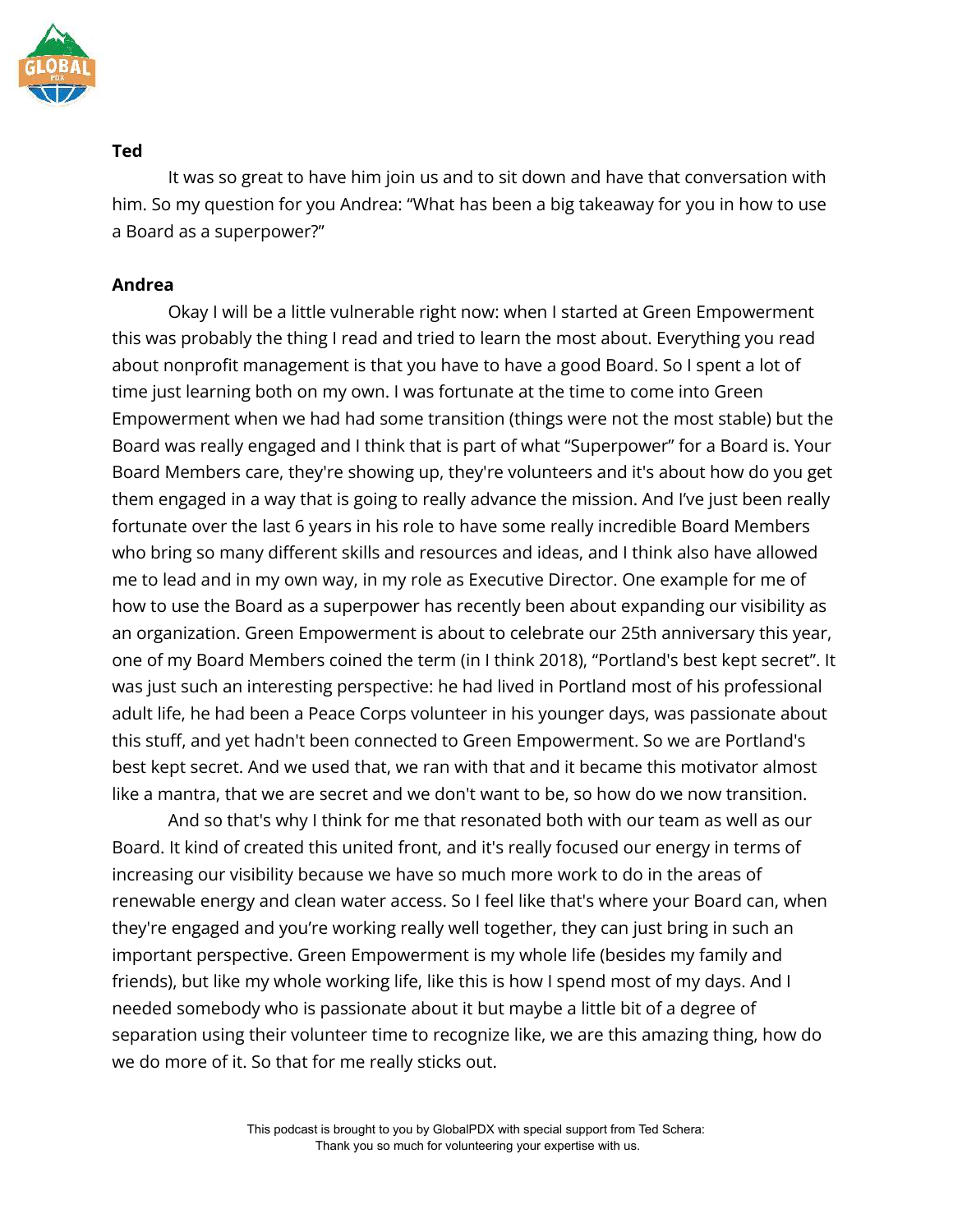

And I will just say I've also had the pleasure of learning directly from John about this. John as a CEO/ED himself has provided me with a lot of guidance over the years and we share some resources. He gave me a great idea about risk management in 2020 that I was able to bring to my Board to say, "Look we actually did really well through the pandemic Green Empowerment's operating model is really strong it works well when they're so much kind of global uncertainty (especially with travel because we really focus on local partners and communities to really own the work in many ways). Yet there's still risk. There were so many unknowns. And he helped me kind of think through what risk management strategy they were using and how I could adopt that with my organization. And so that to me it also is one of the things just specifically hearing John in this clip is so wonderful because I really see him as a resource for me and for some others in terms of using our Boards as superpowers, and many other things probably.

#### **Ted**

That's awesome.

#### **Andrea**

I also will mention quickly for GlobalPDX: Jennifer and I've been working really closely to expand our Advisory Board, and I will say that has been a really rewarding experience in terms of similarly bringing some more diverse and different perspectives into the initiative. And I know that Jennifer has been pretty instrumental in helping us kind of expand that reach, and on-board these Advisory Board Members that are really helping us think about: what is the future of GlobalPDX, how do we provide value and resources for our members? And so some of the learnings from Green Empowerment I've been able to apply to GlobalPDX as well.

# **Jennifer**

I was thinking the same thing, and how incredible it is to have people who aren't in the weeds with you looking at your organization as a whole, looking at the most important pieces, sort of giving you overhead guidance. I hadn't worked with a Board before working with the GlobalPDX Advisory Board and I just realized I didn't even know what I didn't know until they were there with all of their really diverse perspectives, weighing in on these topics that were driving us forward.

# **Ted**

The one thing that stuck out to me from his conversation that still sticks with me is: using a Board as an entry point to the global development space, especially for people who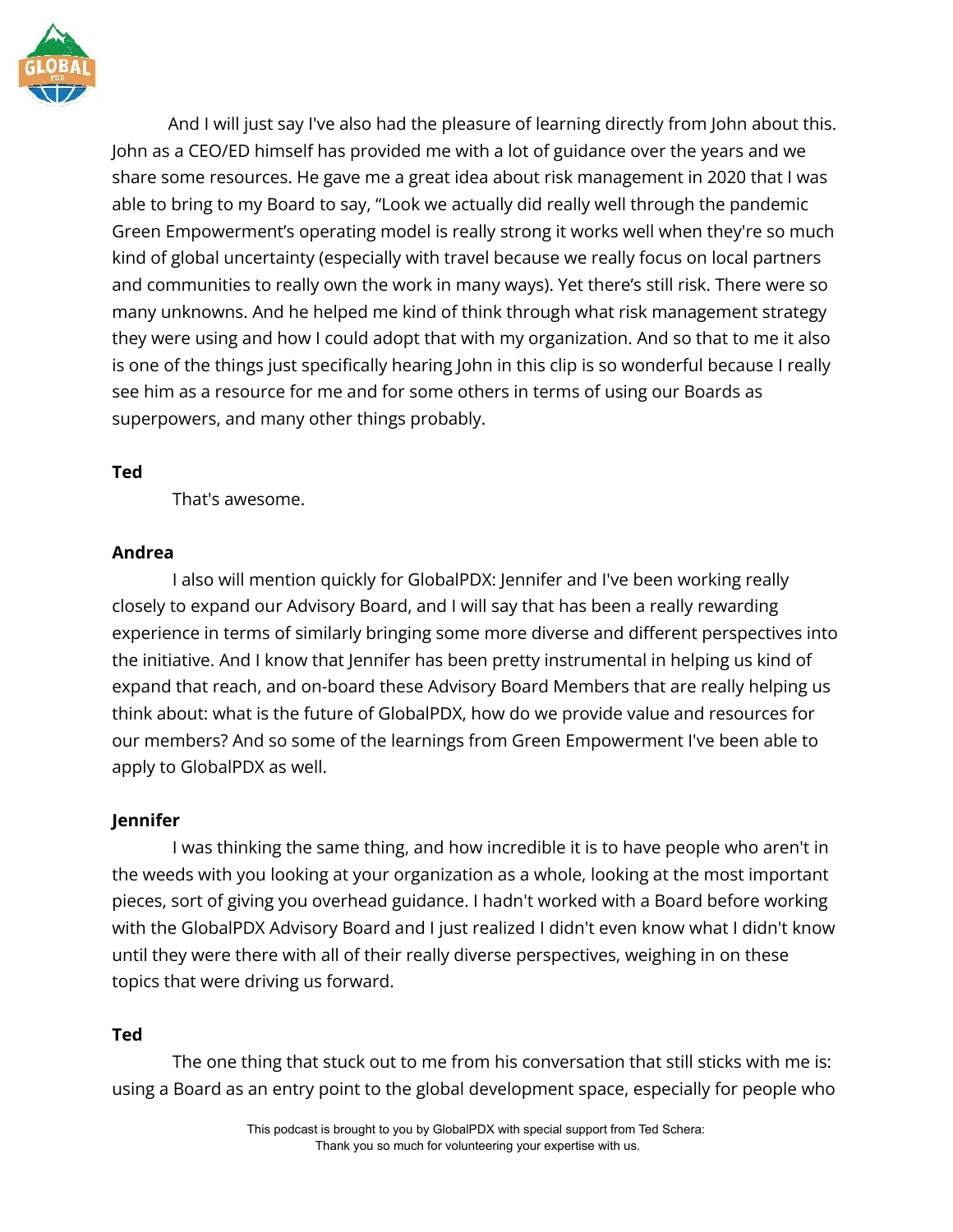

are in industry or in the private sector). And that was something that was very interesting to me. I think everyone is giving me advice in college: "You need to go volunteer, you need to go do Peace Corps, you need to do all of these things". But for those who are later on, or have careers established ready like he said, "No, go join a Board and use your experience to help in that way". And I thought that was really poignant.

# **Andrea**

I definitely agree with that as well and I think it's one of the things that when we talk about just different skills and experience you know one of Green Empowerment's Board Members is Claudio out of Italy and he's the head of the Association for Rural Electrification and that is more social enterprise/business focused. Really global, still focused on rural electrification in many ways. Still in our sector of renewable and also has opened so many doors in terms of connections. And so while he might be more "for profit" focused, it's a way for him to apply that passion piece and that interest in social justice and making the world more equitable while still utilizing his professional skills for us.

# **Ted**

For sure. So next I spoke to Anita Ramachandran and Mikalia Belk, part of the MicroMentor Team, who we actually featured in one of our earlier episodes. Let's hear what they had to say.

# **Anita**

So my name is Anita Ramachandran, I can send you the spelling later! And what brings me here is drinks with like-minded people.

# **Mikaila Belk**

And my name is Mikaila Belk. And what brings me here is Anita! I have been a part of GlobalPDX's email group for 3 years now, I love seeing the newsletters and all of the things that come out, and the resources. But I have always been too nervous to come alone. And so I never made it out to a happy hour until today!

# **Ted**

Here you are! So what do you both do?

# **Anita**

We are both part of MicroMentor which is a social enterprise incubating within Mercy Corps. We are a global community of entrepreneurs connecting with mentors to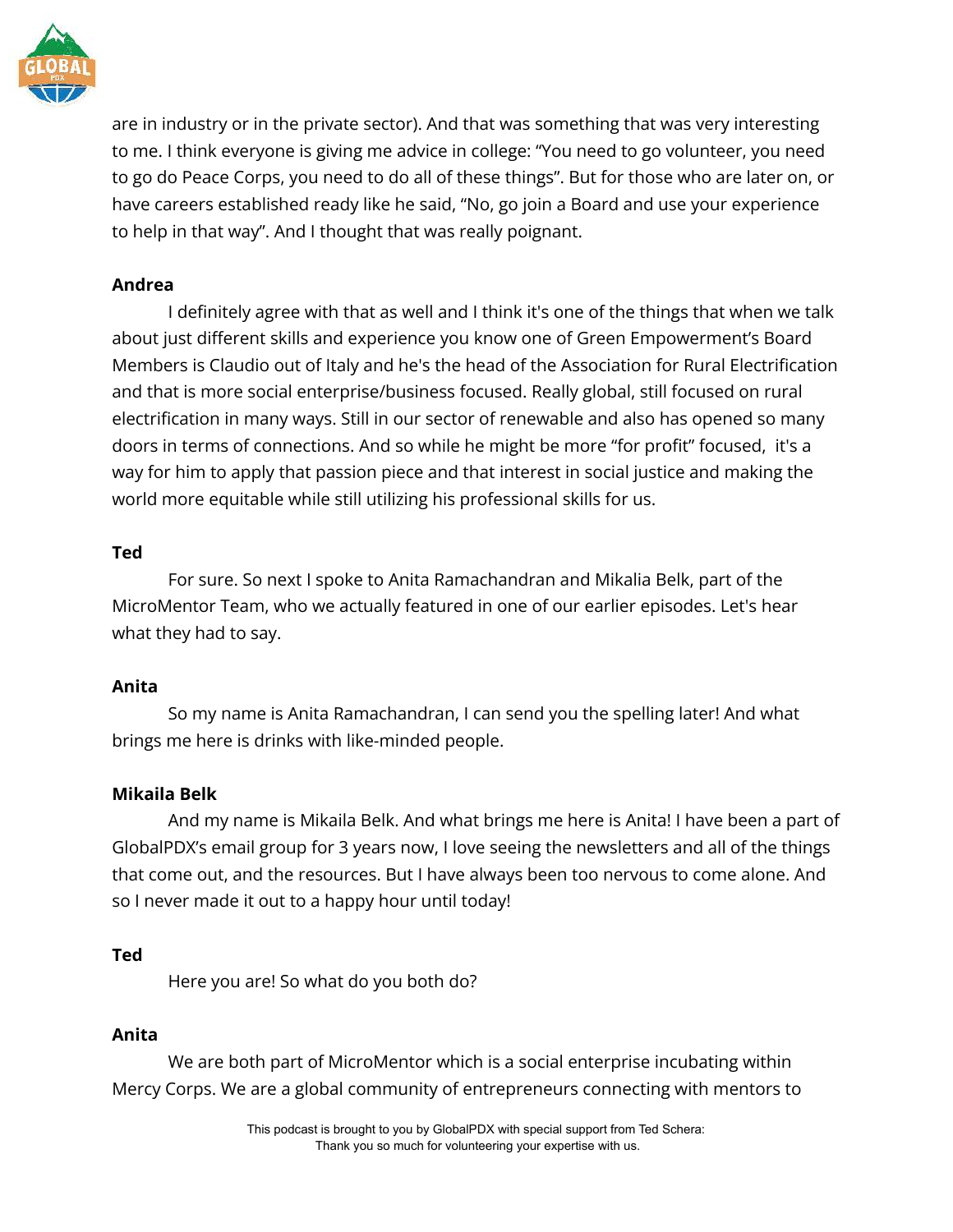

grow their businesses, solve business challenges, be able to create economic opportunities for themselves. I am going to just give you one more sentence and then I am going to pass it to Mikaila to give you all of the other answers. I am going to give you a whole episode (of the GlobalPDX Podcast) so why would I give you all of my best answers now?

### **Ted**

Maybe we are workshopping

# **Anita**

MicroMentor, we are all passionate about mentoring, and the power of mentoring and how game-changing it can be. When it comes to small businesses, it truly is life changing. We have thousands of entrepreneurs, this year we probably hit 150,000 entrepreneurs.

# **Mikalia**

180,000!

# **Anita**

Great, we are on track for 180,000 this year! And these are volunteer mentors from all over the world. Our platform is in English, Spanish, Arabic, Bahasei Indonesian, and Somali. And Mikaila works with all of our country teams. So she will be the best person to tell you how it actually works in real life.

# **Ted**

Awesome!

# **Mikalia**

I am the global programs officer for MicroMentor. So, I work directly and closely with our teams that are implementing MicroMentor programs in different countries. Like she said, we have a global online platform that has over 180,000 entrepreneurs, and about 80,000 mentors. So you can join the platform for free, you create a profile, put in your business needs (or your business expertise) and once you get on the platform it is almost like a dating site. Where you get to match yourself to someone who may be able to help you with your business needs. Or if you are a partner with expertise you can find a mentee who is looking for help with marketing skills, or finance, or, "I am in this certain market and I need to expand, or this part isn't working". So we are just this social networking platform. But from this we have found incredible impact. Just in the last year mentored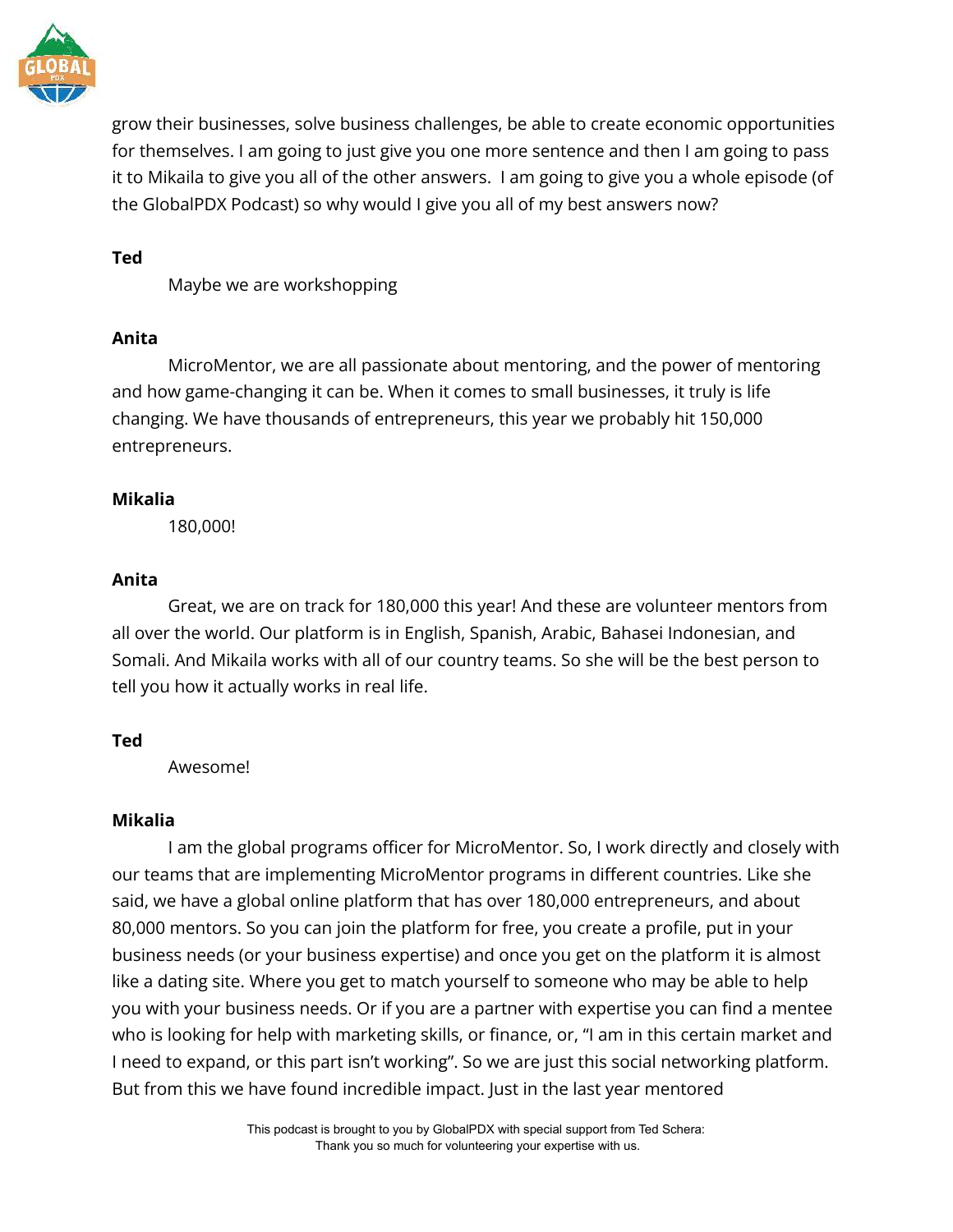

entrepreneurs have created .58 more jobs. So it sounds like a weird number but that was 2700 jobs just as last year in 2021 that were created.

# **Ted**

And this is your first time at Development Drinks, right?

# **Mikaila**

It is! Yes I have been part of the email group since I first moved to Portland in 2019. I found it cuz I started working at Mercy Corps (not at MicroMentor) but people recommended it and I joined and so I love getting all the emails but I saw the Development Drinks and I was like, "Should I go? Okay I want to go, but I don't know anyone, I'm nervous!".

# **Ted**

That's the point, right? A networking event to meet new people.

# **Mikaila**

Exactly now being here I'm like, "Why did I never go?" Because everyone's so nice and great to be around and like and we all have the same interest like we all want to talk about what we want to do in the world and in our lives. It's really nice to find people like this, you know? And find your network.

# **Ted**

So Mikaila has an incredible passion for the power of mentorship and this makes me wonder: is mentoring baked into the philanthropic endeavors that are successful? And is mentoring something that you are thinking about to help advance your own work?

# **Andrea**

Yes, I love this question. I had such a wonderful time interviewing Anita for the last podcast so hearing from one of her team members in this clip is pretty cool as well cuz it shows that that passion is across their team really which she talked about. And I'll just say, for me I personally feel like mentorship is so important across sectors. So you know when it comes to Green Empowerment's work, I want mentorship, I seek mentorship, but we also want to create those types of opportunities for our community members as well as for our partner organizations. I think for me actually GlobalPDX has created probably the best mentorship opportunities I've ever had that we have an *Executive Director Roundtable* which would be more considered "peer mentoring" we meet once a month. GlobalPDX kind of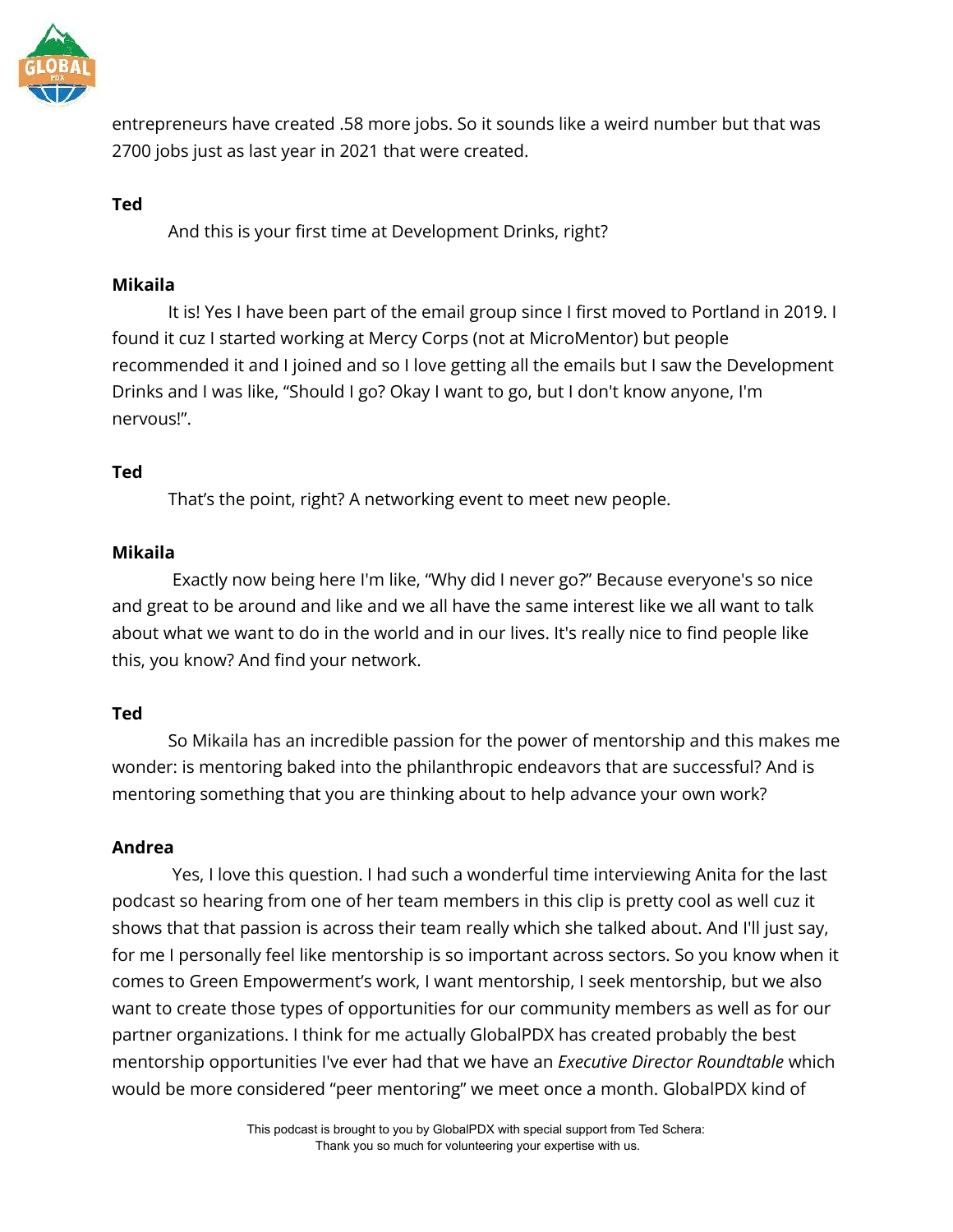

brought us together and organized us and it's a chance for me to connect with other Executive Directors who are managing global nonprofits from Oregon, and learn from them and share resources and ideas. And so that type of peer mentoring is something I think about constantly because I'm grateful for it. It's helped me in such a magnitude of ways: in terms of looking at new foundations/funders, how to support your team during a global pandemic, "What are you guys doing about travel? like are people traveling right now? what are you doing?" Across the spectrum of issues and concerns it's so amazing to have that peer mentoring group.

And I do think the part of mentoring for me that would lead to success is recognizing that we all have something to learn, and we often all have something to give and share. And so that to me feels like a lot of what mentoring is about: is that you can have a mentor that might be more professionally advanced will you, but you also might learn quite a bit from somebody who's younger than you and you might get mentorship in that way as well. And I feel like I have that opportunity quite a bit with having a Board of Directors and having International staff where I'm constantly learning. For me the success of mentoring comes with *recognizing what we don't know* that we could all use a little bit of help and guidance. And having a peer mentoring group has just been such an incredible resource for me personally, and so definitely is helping me in my role as an Executive Director at Green Empowerment.

# **Jennifer**

I love to hear that it's so helpful for you as an Executive Director because I feel the exact same way, sort of starting my Development Career and I would be remiss if I didn't mention our *[Community Ally Catalog](https://globalpdx.org/mentorship/)* and all the wonderful Mentors and mentees who have signed up since 2020 to have those professional relationships through GlobalPDX. I remember back in 2020 we were talking about: how do we lend some support to students and young people who thought, "Hey my career is going to begin now I'm going to join the Peace Corps, I'm going to travel abroad, or I'm going to go do this work and apply the learning that I've had in school for the past however-many-years." And all the sudden a global pandemic comes, their trajectory of their career is totally changed and there isn't a playbook for this, because this is brand new. There isn't, "Hey this is what you should do with your time or these are the books you should read." or "Here is the work you can keep doing from home". So really incredible to see so many connections going on in that virtual space and some guidance happening there from some more seasoned professionals who are able to say, "Wow if I happened to have a couple of years in between my studies and my global travel, this is the knowledge I wish I had gained these are the languages I would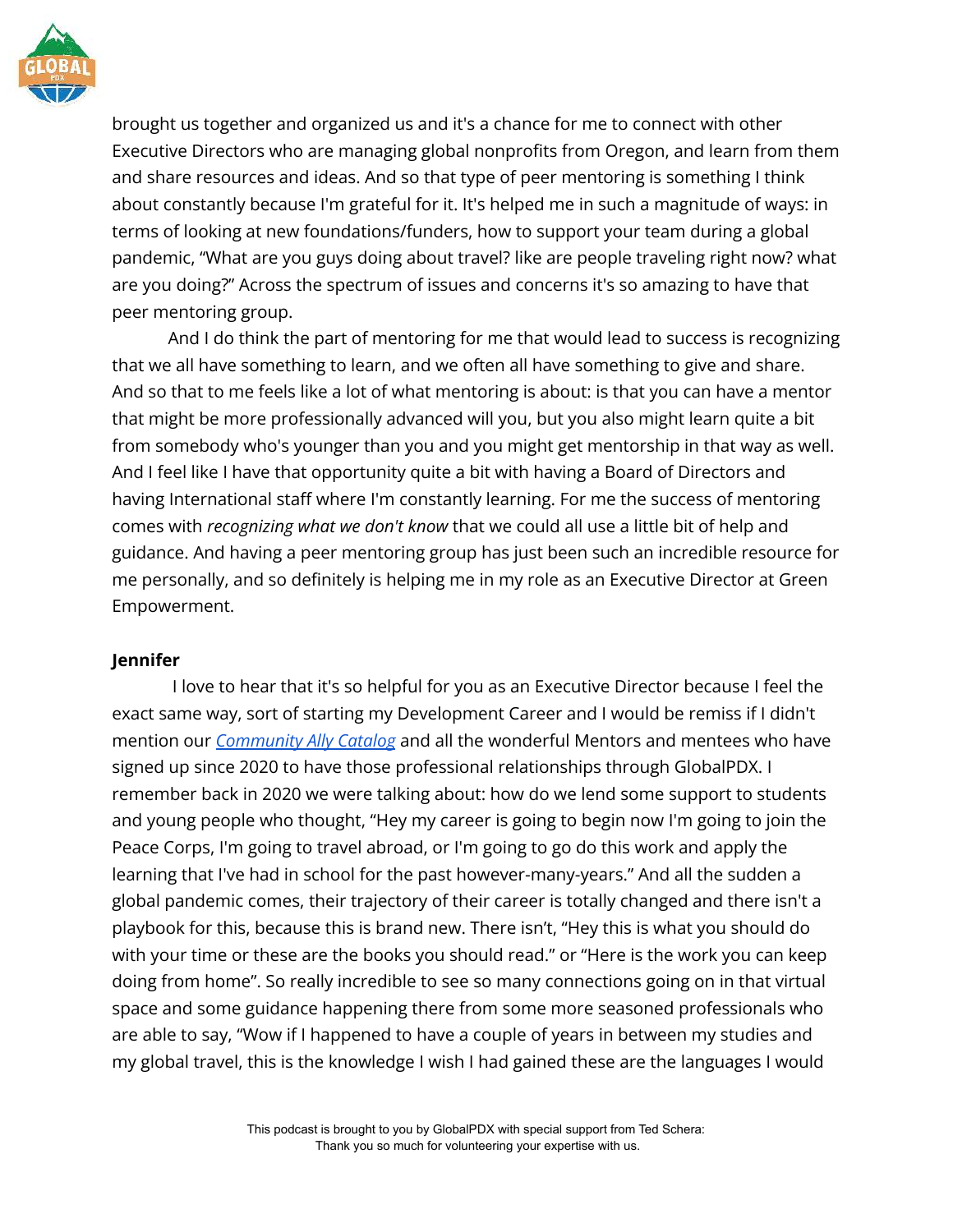

have liked to learn." So that folks are able to hit the ground running when those development careers take off.

### **Andrea**

I think mentoring too is an example of how when you are helping, you almost benefit more in some ways. Because of seeing people grow and learn and that kind of a relationship is an amazing thing to be a part of. I do think it is kind of part of humanity and therefore should be a part of us being successful and achieving so many of these various mission-driven goals that GlobalPDX member organizations have.

#### **Ted**

The next clip I have for you is a really short one from Kym Croft Miller. She is a professor who teaches criminal justice and writing here in Oregon. She had one ask for us that I thought would be great to share:

# **Ted (at Development Drinks)**

As a listener of our podcast, is there any content that you really think we should cover? That you would like to hear about, any topic, part of the world…?

# **Kym Croft Miller**

Yes: GOOD NEWS. I just feel like we hear so much bad news and I think GlobalPDX and many other organizations are such good work (I just talked to someone tonight from Mercy Corps) and there's just so much good work being done, and we don't hear a lot about the *good news.* So if you can give us, "Yeah there are a lot of the problems in the world, but there are some really great things that are happening too!" It would be really great.

# **Ted**

So Andrea: what is some good news that you want to share? What keeps you optimistic and hopeful in your work?

#### **Andrea**

It's interesting because I do ask my podcast guests a very similar question. And I think you're kind of asking at a little bit of a hard time right: I'm a mom of two kids (one of them under five) and if anybody has been reading articles about how parents with kids under 5 are doing right now, societally (overall *not that great*). And so I think one of the things that keeps me optimistic and hopeful on a very personal level is that I get to spend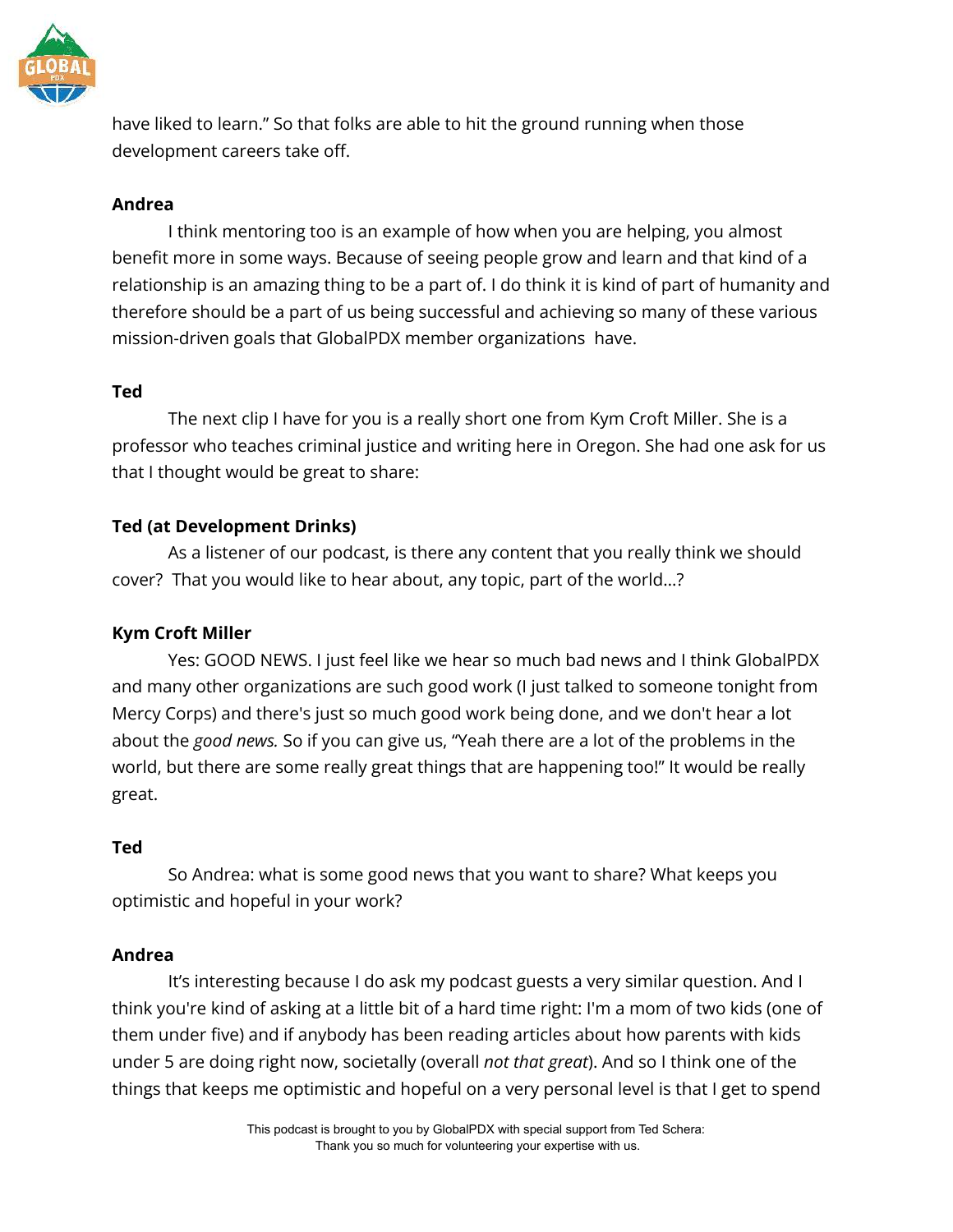

my working hours supporting an organization that I believe in, and I know that not everybody gets to have that. But on a very personal level, when I feel like the world is challenging or outside of my control, I know that I can go sit and have my piece of impact through my work with Green Empowerment. And that for me is a huge motivator.

And I also will say that there are so many silver linings among the pandemic and we often maybe hear some of the negative things are louder or bad news "does better" (if you look at Facebook algorithms you know negative news gets more clicks). But through that there has also been so much humanity shown are there are those examples as well.And I think that is what I hold on to. And for me what keeps me hopeful is getting to connect with so many amazing passionate leaders through GlobalPDX, honestly. I get to do that through my work with Green Empowerment, we have a global team and work with so many different partner organizations. So I get to see your leaders in action (even if it's virtually or at a distance or via WhatsApp often) and then through the podcast through GlobalPDX, through the ED round table, I'm connecting with so many people that are passionate, they're hard-working, there are more people doing good in the world and maybe we get to see. So that! People that are passionate and doing hard work keep me so motivated and optimistic about the future.

And I am a realist. Things are not great, but you know we have to be optimistic. We have to keep fighting the good fight, doing the good work.

#### **Jennifer**

Ted, do you have any good news to share?

# **Ted**

You know, the Ducks hired Dan Lanning who looks to be a great defensive-mind and looks to really be turning that football program around after we just lost a few coaches … so that's great!

I would say that honestly working on this podcast is kind of great for me because I don't work my day job in the global development space. Like I didn't go to school for this sort of thing, a lot of it is outside of my realm of knowledge, and not something that I *inherently* understand. And so just listening to all of these incredibly smart people who have done incredible work, come in and just … every time I get to edit this podcast (I listen to these more than anybody else I guarantee you) and I get to hear every little bit of that conversation multiple times as I go through and edit. And just listening to how much these people care about making the world around them better and whatever way they decide to go about that, is awesome. Because it means that there are competent, smart, driven people who are dedicated to making the world around them better and that's exactly what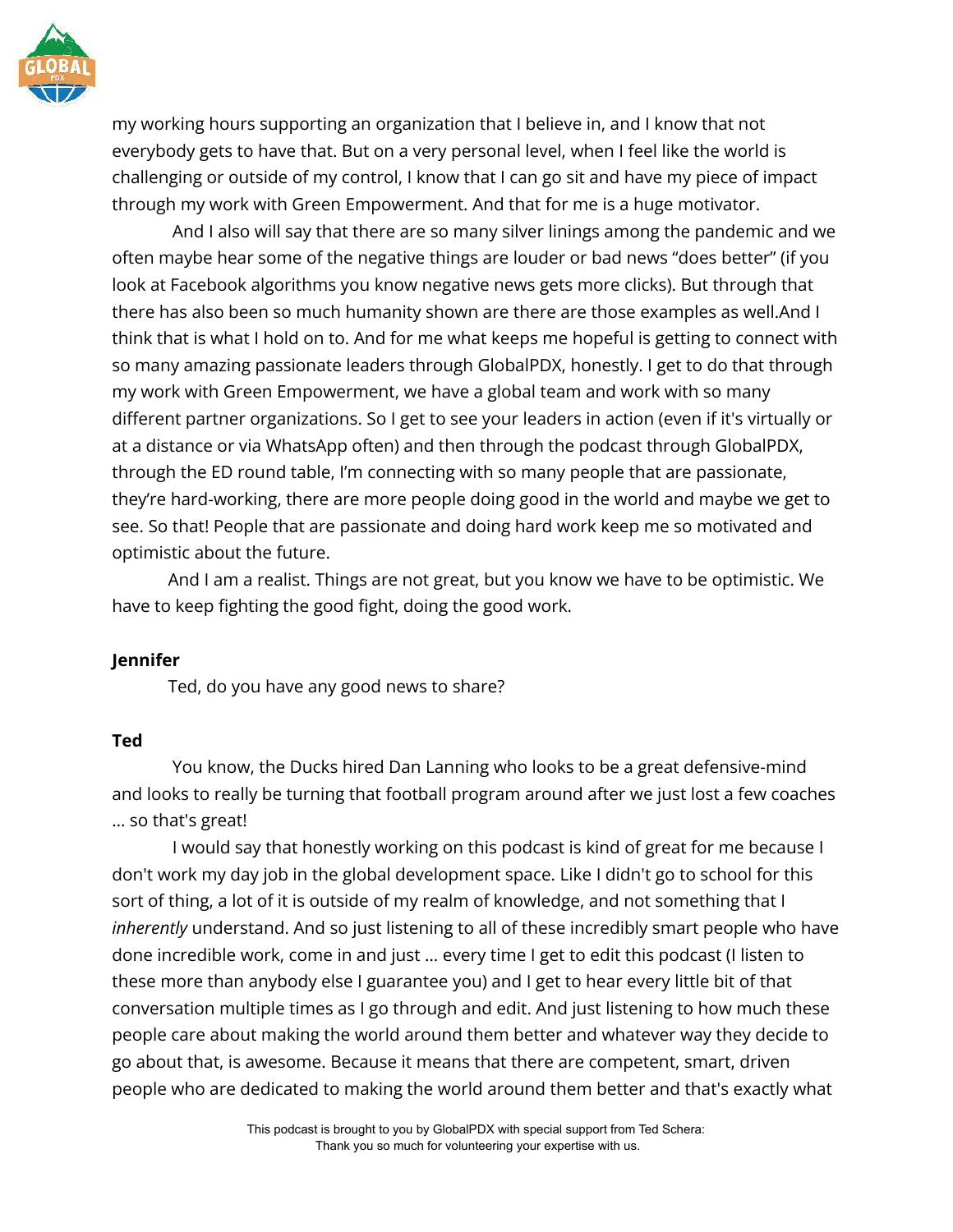

we need. So as long as there are more people like that then we're fine and we'll be fine. We are not fine now, but we'll be fine.

#### **Andrea**

I love that. It's really cool to hear that from your perspective as well because I feel the same way when I'm doing these interviews, sometimes it's like the best part of my week because I just leave so inspired by these people that I wouldn't have been introduced to if weren't for GlobalPDX.

#### **Ted**

Yeah, for sure.

# **Andrea**

What about you Jennifer? I know I am not supposed to be asking questions, but you can't hold me back!

# **Jennifer**

It's fair! I don't know if this counts as "news" but I just heard sort of a cool theory of thinking recently (or theory of hobbies) that made me feel really jazzed. It's this theory of looking at the things that bring you joy in your life as like a *pie chart.* And that there's this sort of theory floating around that before "covid times", our pie charts were largely one color. That we sort of had one thing that we did that brought us joy and we stuck with that and that was pretty much how we invested our time. And that was the basket we put our eggs in. And that now people are able to branch out (or maybe pushed out of their comfort zone) from that one type of joy and are diversifying. And are taking up making bread, or archery, or going for long walks, or listening to podcasts like this, or joining communities they wouldn't have been pushed to before. And I think that's kind of cool! l think that expresses a humanity in this tough time that is really positive and enthusiastic. That we're learning that joy can come from a lot of different places, and places that we might not have found if this tough spot hadn't hit us.

# **Ted**

Absolutely.

# **Andrea**

Yeah, I will say that has definitely been true for me as a mom with a young baby right when the pandemic started. I had planned to take a trip to Peru for Green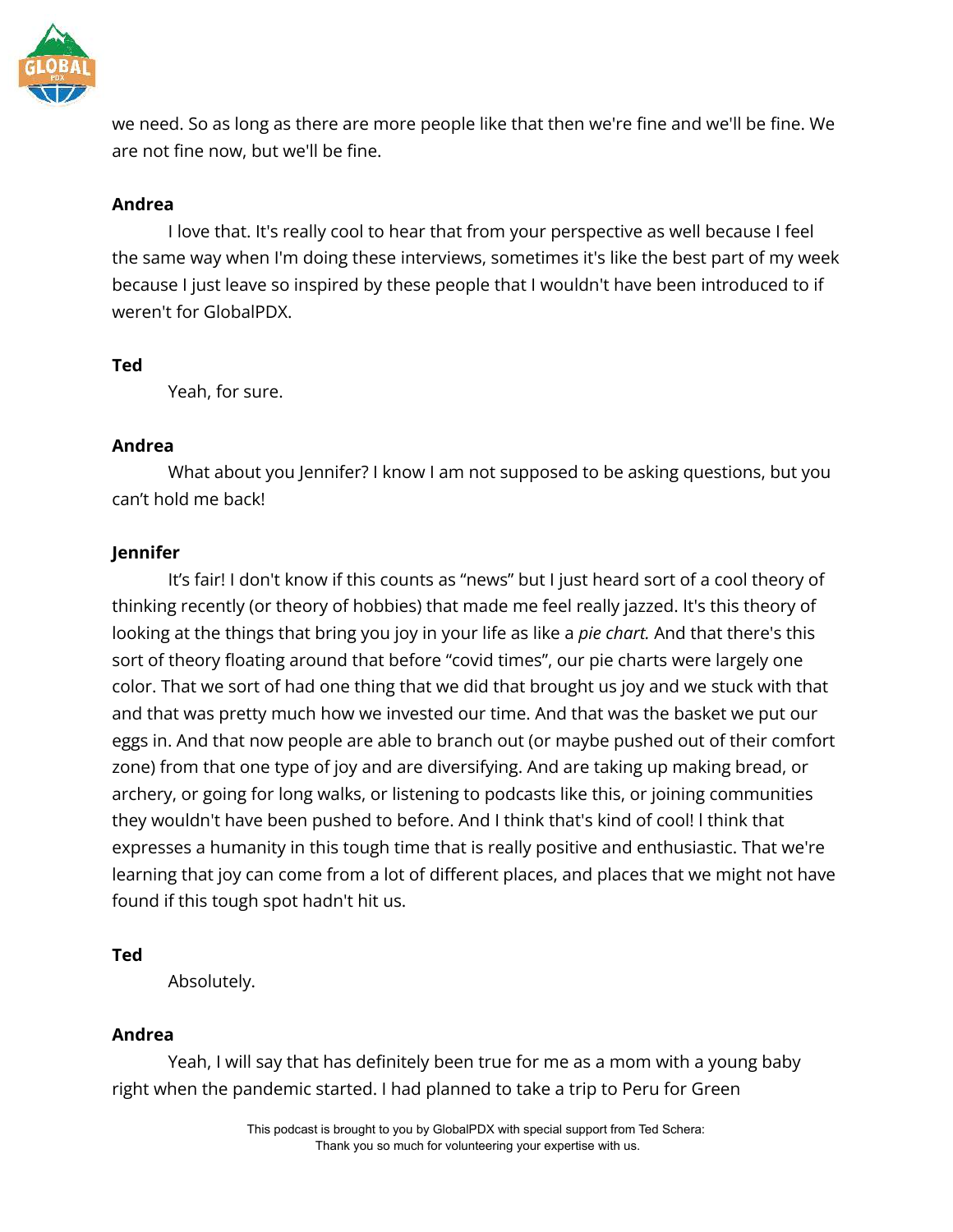

Empowerment with my 4 month old (he would have been 4 months) and that would have been June 2020 and obviously that trip did not happen. And I have got to spend so much more time with my kids (even if some of that time has been really hard I'll admit it). I also know that when they're older I'm totally going to reflect on that and be like, "Wow, what a cool opportunity I had because I was balancing work and life in a way that, even if sometimes it felt impossible, I did it. And I got to spend so much time with my kids at these pretty important ages, that I otherwise would have been traveling more and you know in the office more things like that." So that's very true for me.

#### **Ted**

That's awesome. So the next person that I spoke with is Michael Telford. He's one of GlobalPDX's Advisory Board Members and here is his clip

# **Ted (at Development Drinks)**

So first thing I am going to ask you: what's your name and what brings you here?

# **Michael**

My name is Michael Telford. I've been associated with GlobalPDX for almost two years I guess, and I'm an Advisory Board Member.

# **Ted**

Okay, what does that entail, being an Advisory Board Member?

# **Michael**

So I'm a little bit new to it, to tell you the truth. I was really drawn to the organization because before there was the COVID Lockdown, there were a couple of Development Drinks. I had just moved to town and I'd researched to try to find My Tribe. I am an International Development professional and I just wanted to try to find those people in Portland and I found GlobalPDX. I was like look, this looks like some people that share the interests I have. And hey, they've got Development Drinks which sounds like a really Casual setting ) I don't have to like show up in some formal-deal and stand up and present myself or anything) and it was fun! I really had a good time doing it and I met some really great folks including Jennifer. And so I saw a call out to potential Advisory Board Members, a "if anyone is interested" sort of thing. I thought: I don't know if I've got the right things to add to the group but I'll throw my name into the hat and it's been a really great experience. And we just recently did the in-person UnConference that was a great success, and fun to see a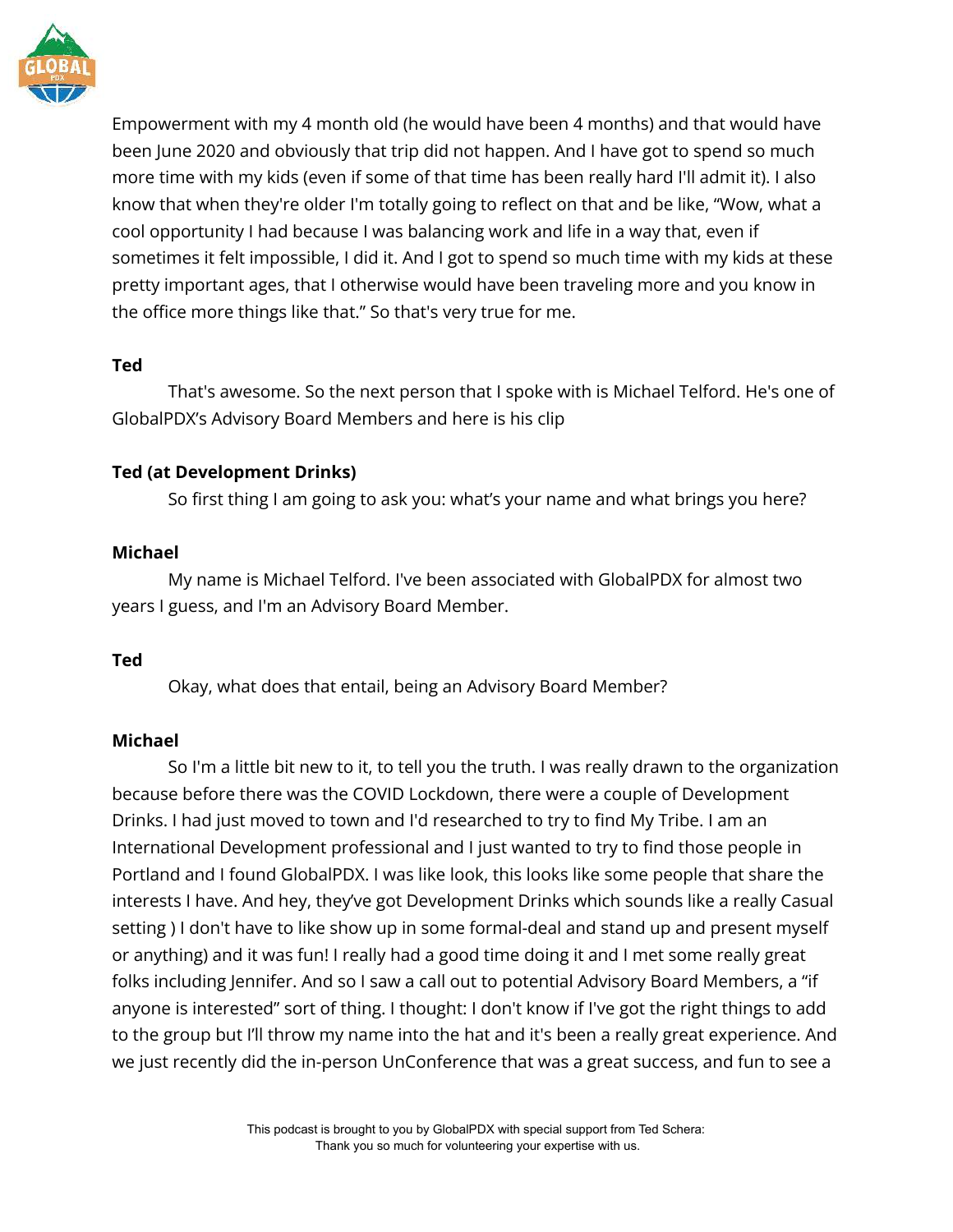

lot of the folks that are there here, including a couple of the speakers. And I'm really energized with the stuff that we've got planned going forward.

#### **Ted**

So after listening to that clip there are a couple questions that I have for you. The first is: I bet most people don't know about the structure it takes to run GlobalPDX so will you tell us a little bit about The Advisory Board and the work that you do?

#### **Andrea**

Yeah for sure. So I am the Chair of the Advisory Board (Green Empowerment is actually the Fiscal Sponsor of the Initiative). And The Advisory Board is a group of volunteers and it's kind of more like a "Working Board" (if you know much about kind of non-profit board there's different structures). But our Board Members are really doing work on behalf of the initiative. Jennifer is our only paid staff person (and it's pretty part-time). And so the rest of us kind of have to fill in to keep the Initiative going.

We actually launched the Advisory Board in 2020. Which is probably a hard time for people to imagine launching something like that. But I also think a lot of these Advisory Board Members (Michael is a great example) were looking for an opportunity to connect with their own local community. And trying to find how to get connected to people outside of their day-to-day work and outside of their families during this time. And I think that's how a number of those Advisory Board Members kind of ended up signing up to support and they bring such different skills to compliment what Jennifer and I are focused on. And Michael is definitely one of them. So our Advisory Board: we have the standard kind of quarterly meeting of the board and committees are really about supporting the work of the initiative behind the scenes. And then we had our UnConference in the fall of 2021 our Advisory Board Members got to actually get really involved. And that was their first in-person event since they had been on our Advisory Board and we got to meet in person for the first time, and they got to see GlobalPDX come to life in the physical/personal space. And they were already hooked in a virtual space, and I feel like that just hooked them even more. Because they really got to see it come to life in person, and so yeah! They kind of offer their skills, support behind the scenes, and some strategy (that type of guidance). And hopefully will be also helping us in 2022. We have some big goals in terms of continuing to grow the initiative and help it be more kind of financially sustainable as well.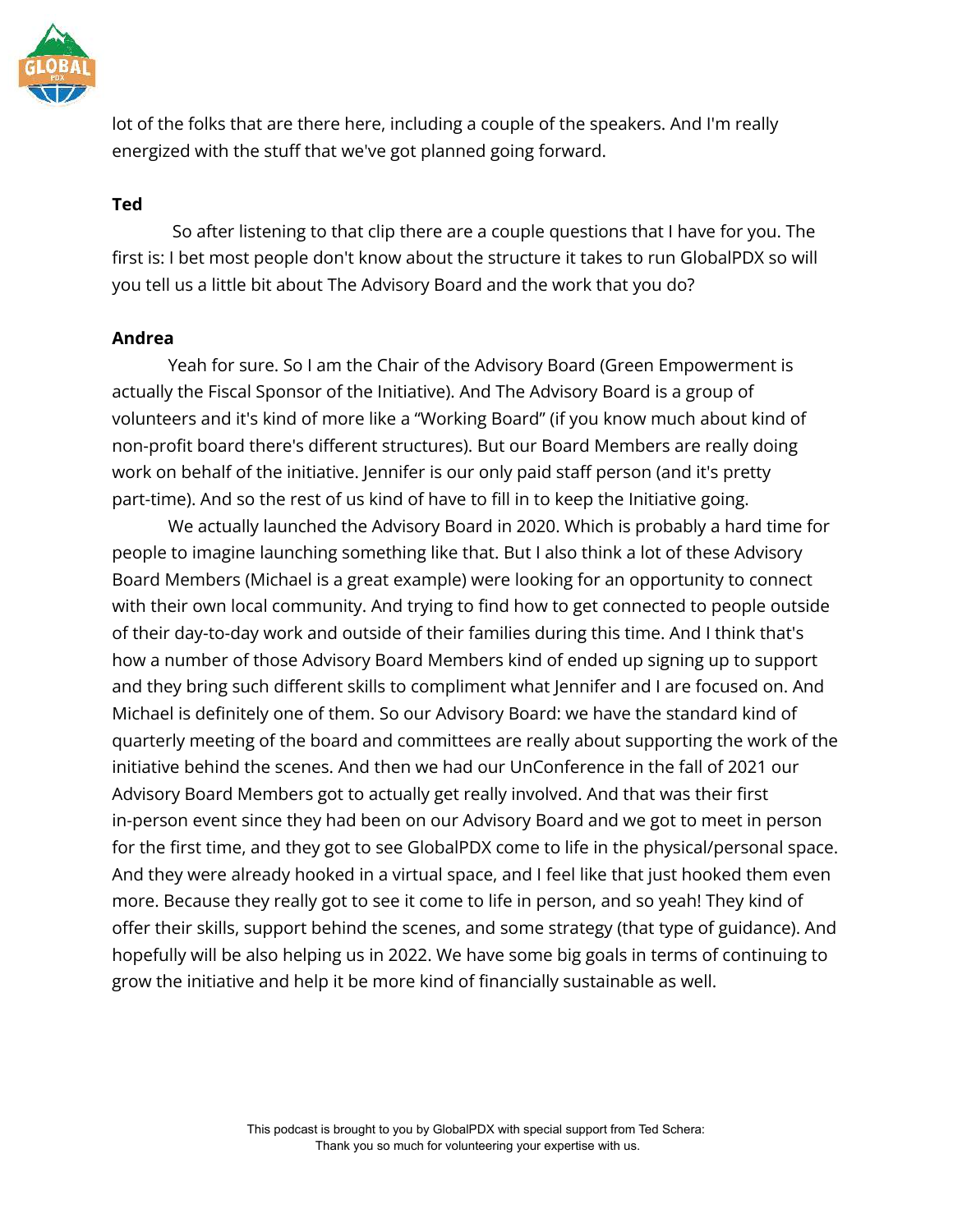

And so you mentioned this a little bit but the second question then is: This GlobalPDX Conference that Michael mentioned. So how'd that go? What's your favorite memory, what's the big takeaway? Tell us more about that.

#### **Andrea**

I will tell my perspective, although Jennifer and I probably have different perspectives. We all agree it went amazingly well. I cannot believe how great that conference just went over all and I'll be very honest like I was a skeptic. I work from home, I don't go out very much now and I was like, "Are people really going to want to do this in person?" And this is a great example of where our Advisory Board and especially Jennifer's leadership really said, "No, people want this. Like let's do something, let's make it happen. like people are going to want to show up." And man, people showed up, and they were so enthusiastic! There was just so much genuine engagement, really authentic discussions about some hard topics as well. I mean I was just so impressed by the conference itself.

For me a big takeaway was just, I guess how much people were craving that type of interaction. And we structured the conference in a bit of a nontraditional way. Allowed for a lot of space for dialogue and I felt like it was a great example of reenvisioning how we meet, how we share, how we congregate. I got to see it happen in real life. There was a lot of conversation in early 2020 of, "Let's create this new normal, what's the future going to be like?" and we actually got to see it in real life. People of different backgrounds, different roles in their organizations, different reasons for showing up to this conference all really sharing on a Level Playing Field at the conference, and I thought that part for me was a big takeaway, really cool.

I also did have to step outside a few times - I couldn't believe there were that many people together in person! But similarly we hit it at the most perfect time because it was before Delta came.

#### **Ted**

Yeah that timing is pretty nice!

# **Andrea**

Unfortunately we don't control those variants. But it kind of felt like we did.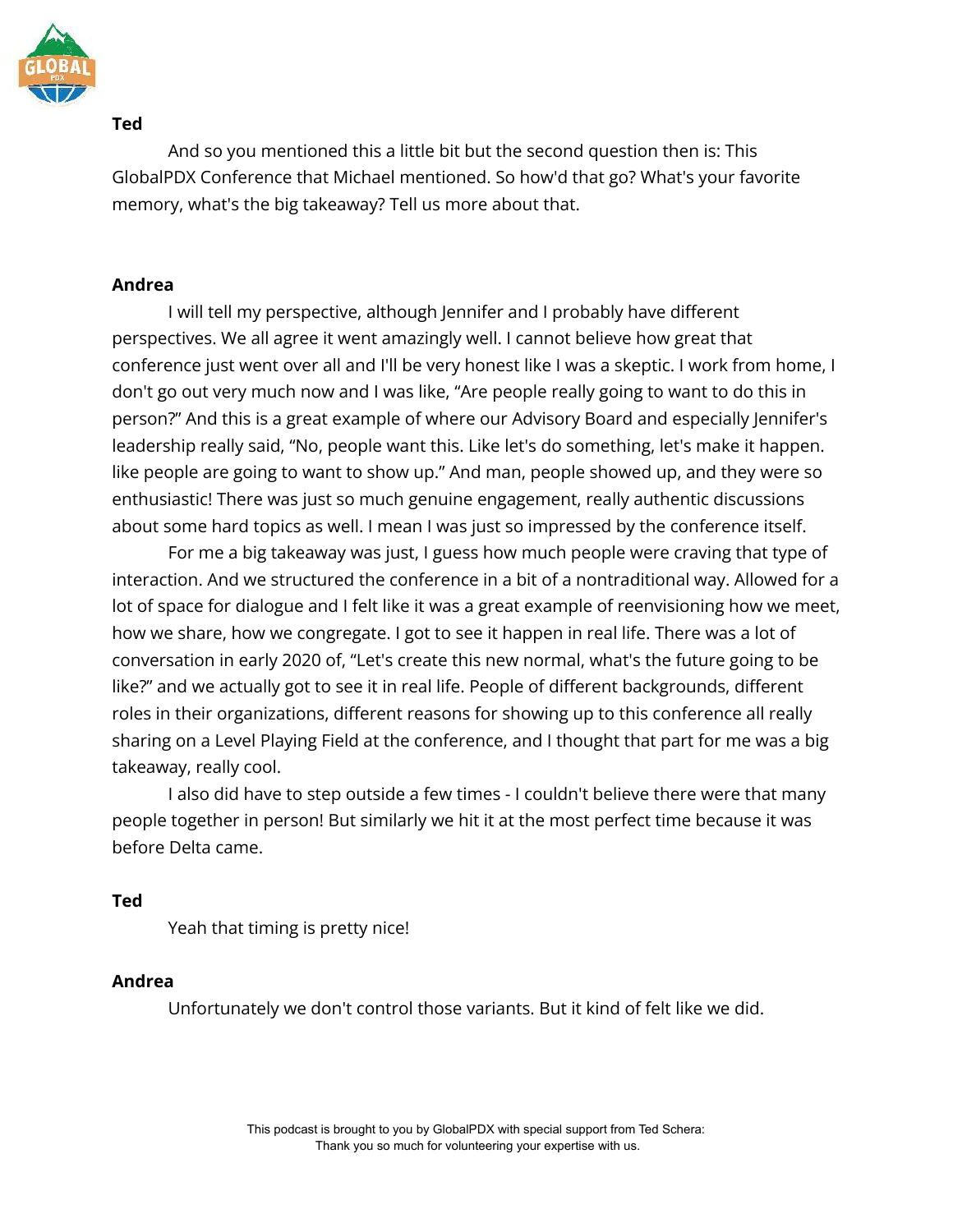

I feel like right now, I know that you said you didn't think that people would want to show up to something like this, but I feel the opposite. If people can feel safe and like they're gathering responsibly and can go to an event and feel okay about it… I think everyone is trying to get out and do stuff. Like even we introverts are trying to get out and experience Humanity again.

# **Andrea**

Well then you would have been on Jennifer's side, which is why we chose to do the conference because she convinced me that that was true and she was 100% right

# **Ted**

Jennifer, how did the conference go for you, what are your thoughts?

# **Jennifer**

It was such a whirlwind I'm trying to isolate one particular moment that was like my favorite, or a real standout and it is hard. I feel like I had my head on a swivel the whole day. But the moment it comes to mind (and there are a lot of gems) is being able to finally sit down and relax after the conference at the sort of impromptu happy hour that happened afterwards.

And I just had this (kind of magical) moment of having a drink in my hand, having my feet stop throbbing from walking around on them (in the worst decision of shoes I've ever made). Hearing this buzzing around me of people having these conversations that I hadn't heard in a really long time, it was so energized and electric. In this little bar on the McMenamins property, and it was just packed with people who got each other's work on this foundational, essential level. It was like watching people skip over the first 30 minutes of a conversation that they would have with their friends (and usually their friends would tune out after that long, right?) they couldn't even get people to stick with them long enough to talk about the really juicy part of their work. And all the sudden they're in this bar full of people who *got it.* Who got what they were doing and we're so excited to hear the tricks, and tools, and tips, and resources, and methodology that they were using. I mean it was just enough to make any of us totally geek out, and yeah it was just such an energized, charged moment. It was really wonderful

# **Andrea**

That was awesome.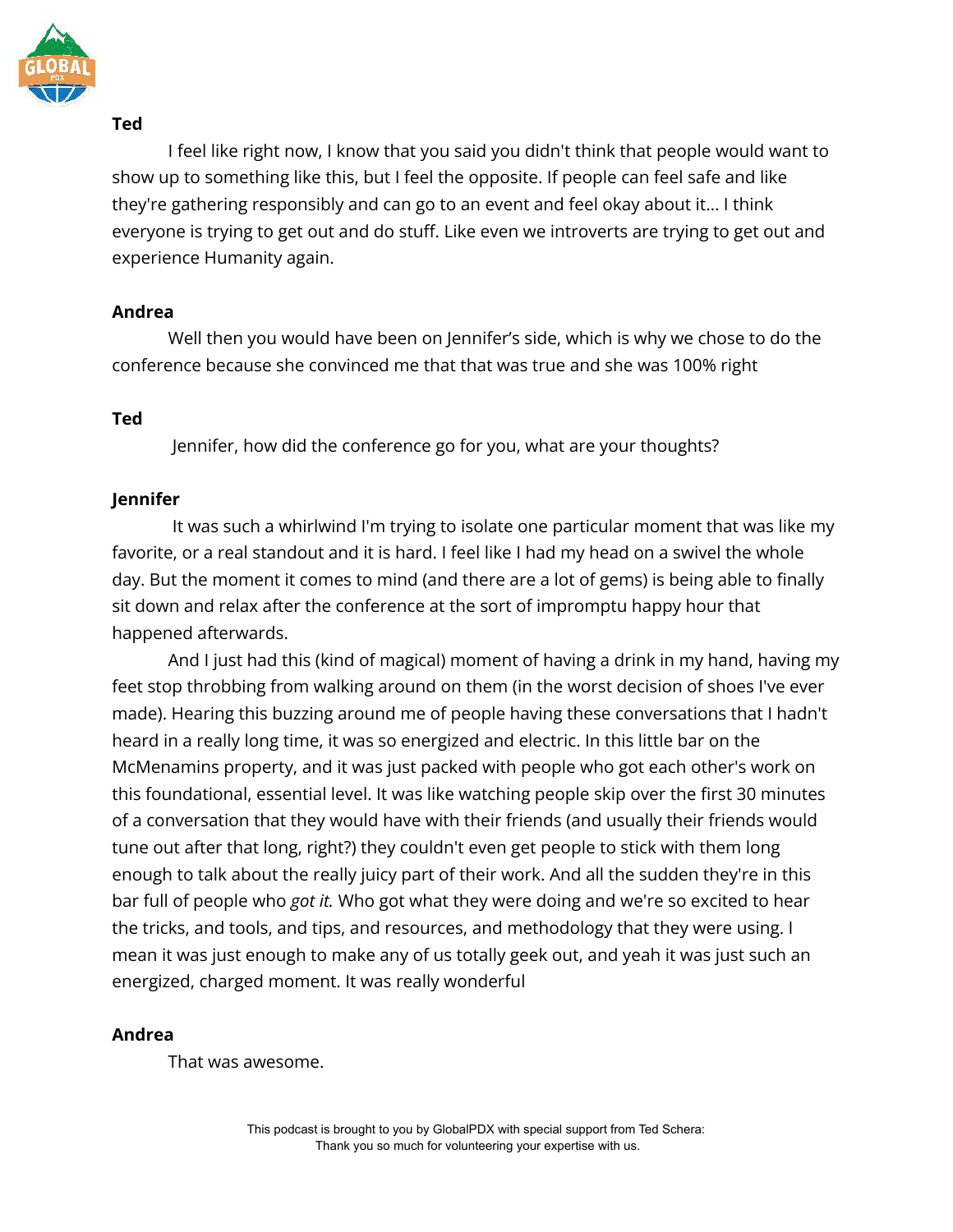

You guys are making me sorry I missed it!

# **Andrea**

That is what we want you to feel so that you will come to the next one! We are going to try to have a Conference 2022.

# **Jennifer**

You're there Ted!

# **Ted**

Yep, I'll be there! So this next soundbite comes from a Development Drinks newbee Kimberlee Roberts. She joined us for the very first time on this evening back in December and she was amazing. She was still kind enough to sit down with me and share her thoughts and was brave enough to be recorded in that moment. So let's take a listen.

# **Ted (at Development Drinks)**

So I will just have you start by telling us: what is your name and what brings you here?

# **Kimberlee Roberts**

Well my name is Kimberlee Roberts, and I was actually introduced to GlobalPDX by a gentleman I met at one of my work's training sessions at Derek Olson with a WorldOregon. We made a connection and we were talking about different things and he told me about GlobalPDX, I found this event so I decided to try to come out tonight.

# **Ted**

So this is your first one? Welcome!

# **Kimberlee**

I am still new to Portland, I just moved here in February so I've been trying to find different… put myself out there and find different communities that I would be interested in trying to get to know, and be a part of.

**Ted**

Did you move from DC?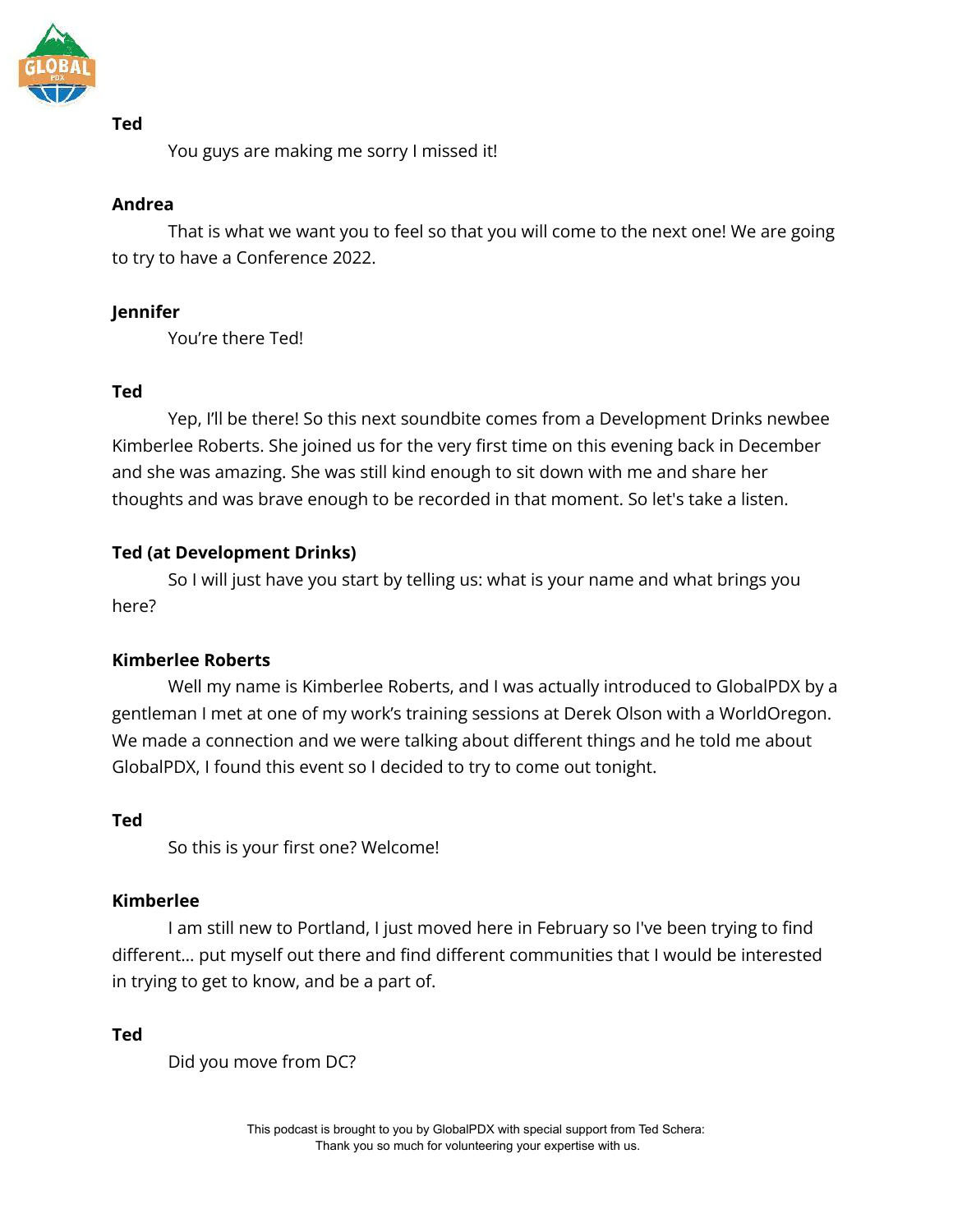

# **Kimberlee**

From the DC area, yes.

#### **Ted**

Well, welcome! Happy to have you. So what do you do now?

#### **Kimberlee**

Right now I'm working with a diversity equity and inclusion consulting firm. Helping organizations with dealing with white supremacy, anti-racism, being a more inclusive and equitable organization, and spreading that out to the community as well.

# **Ted**

That's awesome. So here is the point where I usually ask, "What's the coolest connection you've made at a GlobalPDX Event?" But this is your first one so I will just ask you: What is your general impression?

# **Kimberlee**

My general impression is that there are some really great people out here! I did have conversations with people working in education, working for other nonprofits, working in Africa doing programs in different African countries, so I have really enjoyed the conversations. Made some good connections. I actually got invited out because my birthday is coming up so they are like, "Oh, we have got to take you out!" So I think I have made some really organic, genuine connections that I hope to continue.

# **Ted**

Awesome. Is there any content that you would like to hear in a podcast that you think doesn't get its day, that you think would be good to cover?

# **Kimberlee**

Um, yes actually. One thing that I have been looking at and wanting to bring to the forefront is Travel Equity. I have done work with historically Black colleges and universities, working with their study abroad programs and helping their students to be able to travel safety and security. So helping them to find the confidence to travel and actually want to do study abroad. And doing that research, doing that work, I recognize that it's a lot of particularly Black and brown students who don't travel because they're not encouraged to do so. They don't know that they can, it's not something that is normal for them. And then those who actually get the opportunities don't necessarily have the same equitable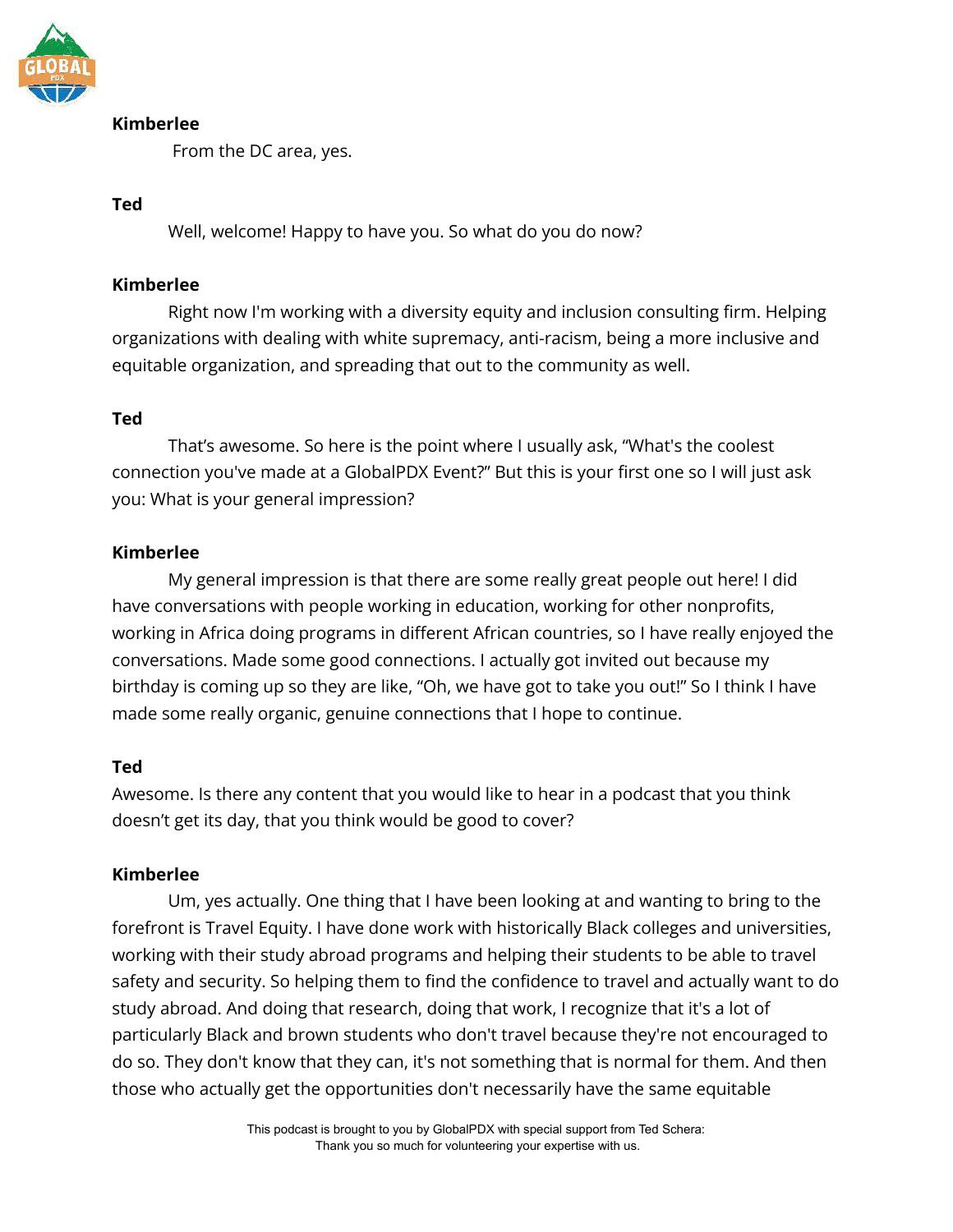

upbringing or equitable things in place to help them to travel. So they just don't think they can.

# **Ted**

So when we think about what Kimberlee said around travel equity, how different do you think our nonprofit landscape (not to mention the you know the landscape of our own government) could look if this Equity was emphasized?

#### **Andrea**

I love hearing from Kimberlee on this. It is not something that I have that much experience with, I do have the pleasure of knowing the Executive Director of [Carpe Mundi](https://www.carpemundi.org/) which is a GlobalPDX member organization and that's actually what they focus on so they're are nonprofit that works with low-income and first-generation Portland college students and they provide them a year-long mentorship and scholarship program that includes the travel portion. But one of the things I think that's so impressive about their model is that they provide preparation and financial support ahead of time. They then support students through the actual International experience (I think it's usually 2 or 3 month program) and then there's also support on the return side. Those of us who have traveled or had the opportunity to live and work abroad know that integration back can be challenging, and how do you process some experiences that you've had? And they actually Provide support on that as well. So that's why I'd expertise and I think one of the beauties of the GlobalPDX Community is that you can often find somebody who's working on it, right? So had anybody from Carpe Mundi been at Development Drinks at that point we could have made that connection in real time for Kimberlee. But that to me feels like a topic that it's nice to know that there's often somebody within our community that is knowledgeable about it, and we can reach out to, to learn and kind of think about it.

And I do know that in general the topics of equity, especially within International Development, I think are also just super important. Green Empowerment talks quite a bit about how to be anti-colonial in our work. So not just "not being Colonial" but actually actively being anti-colonial. We talk about the language that we use, our operating model, how do we make sure we're not reinforcing systems that were built on white supremacy and colonialism and a history of racism. So I do think those are all important conversations no matter what your mission, no matter what your programs are. And I think especially with travel equity it's worth looking into Carpe Mundi, in terms of how they are addressing some of those things (through action and through financial and resources support).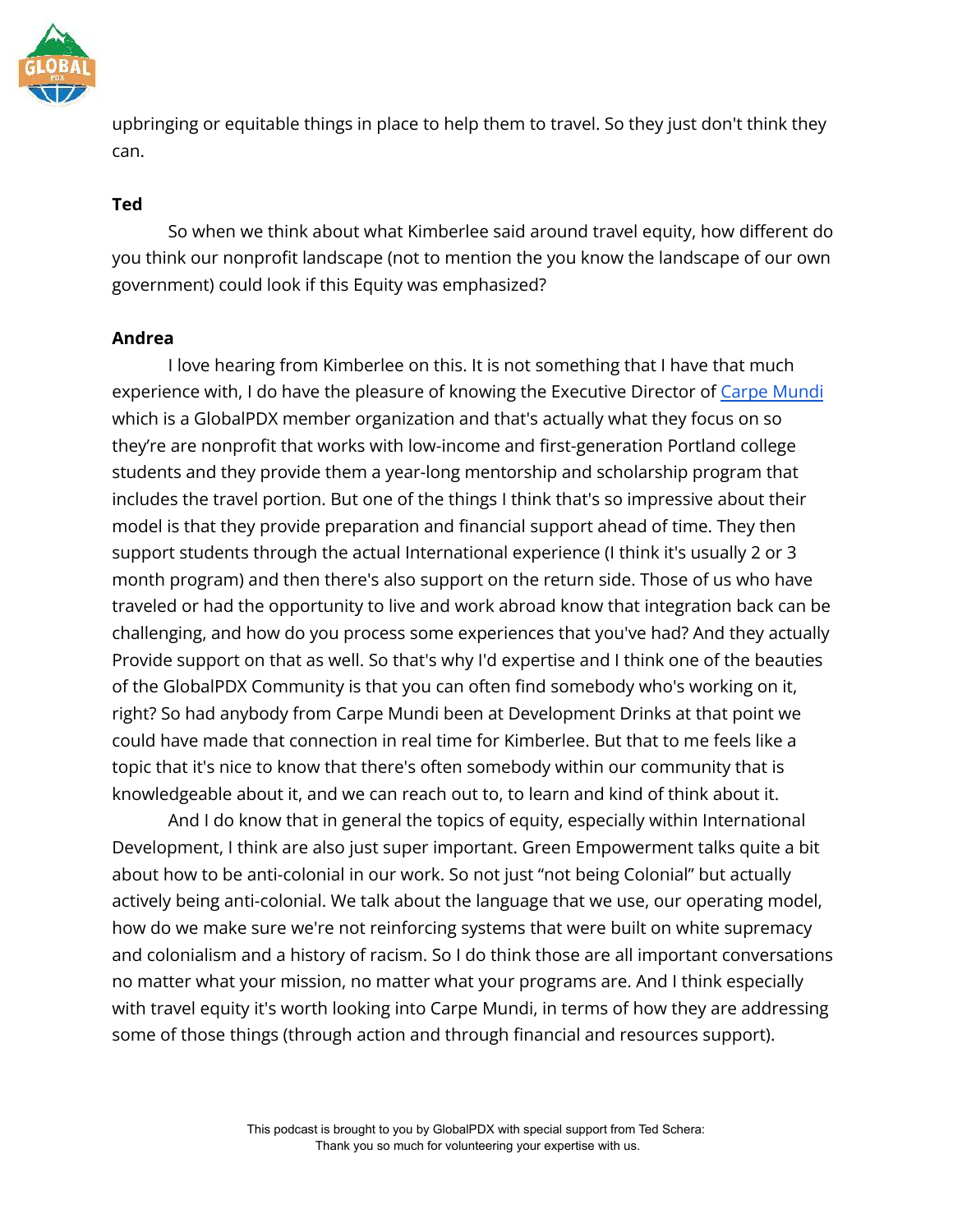

So you can find more about Carpe Mundi on the GlobalPDX website.

# **Andrea**

I also know they do mentorship. So it feels connected to that other question we're talking about MicroMentor as well. Really kind of one-on-one mentorship with the students.

# **Ted**

So our last clip, certainly not least, I have a conversation with one of our incredible GlobalPDX Ambassadors, Jacob Dodds. Jacob is honestly one of the main reasons that this whole thing happened. Major shout out! When I showed up with a microphone and a recorder in hand and clear. Cleared off a table and sat down and looked like I was setting up trying to interview everyone and get them on the record, and all of this pressure was up, Jacob was one of the first people to go, "Hey what are you doing, how can I help?" Was going around talking to people (along with Jennifer (of course)) saying, "Hey you should go talk to Ted, here's what he's doing, how can I help?" and then even at the end when I told him, "Hey, it's your turn, you've got to talk with us" he was a great sport. Huge shoutout to Jacob.

# **Jennifer**

We love you Jacob!

# **Ted**

We will just start off with: what's your name and what brings you here?

# **Jacob Dodds**

Yeah I'm Jacob and I'm here cuz I am a GlobalPDX Ambassador which is sort of like an intern-mixed-with-connections-mixed-with-fun. Events and supporting GlobalPDX.

# **Ted**

Can you delve a little more into that GlobalPDX Ambassador role? Like what's your day by day, what do you do?

# **Jacob**

Sure so there's three current GlobalPDX Ambassadors, and Ambassadors bring different things based on where they are in life. Specifically what I bring is connections to PSU. I'm currently a grad student getting my Master's in public administration, which is how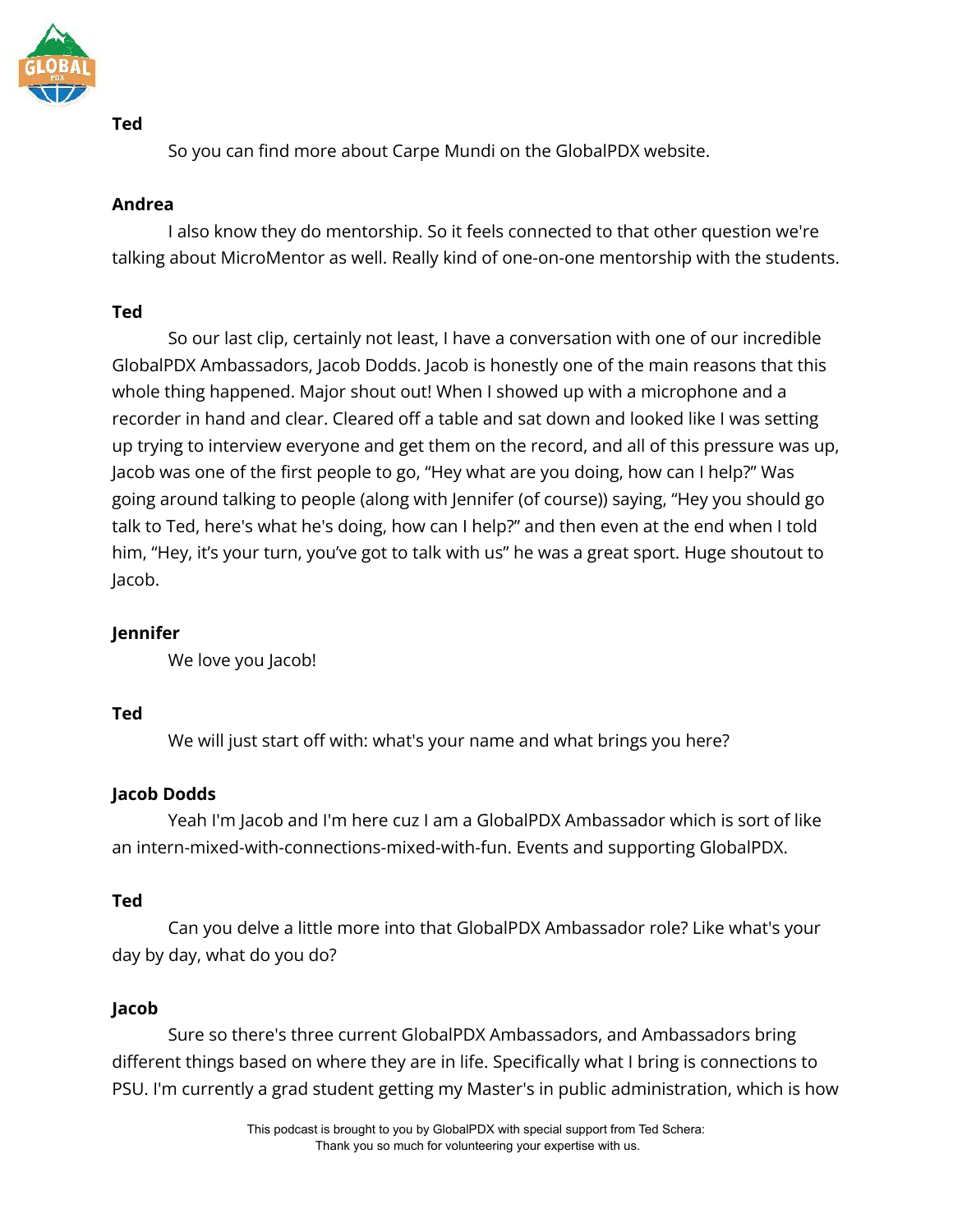

I met GlobalPDX. We did a project for them and I have connections to the school, the teachers and other students. And so sort of that feed of information, helps connect GlobalPDX to volunteers, and things like that.

### **Ted**

So Jacob is one of the people that is helping GlobalPDX become a hub for young people around Oregon who are interested in development. So what are some of the programs that GlobalPDX has that young people and students can take advantage of?

#### **Andrea**

I think Jennifer should be the one to answer this because she is the one that has created most of these resources and runs them. I just want to give some real credit also to Jacob and all of our GlobalPDX Ambassadors. That is a way that we are keeping so many things running and helping Jennifer stay (hopefully) relatively sane and not doing things all by herself. They were instrumental in the Conference (the group of them) and then all of our Ambassadors have their individual kind of projects that they're working on with us. So they are volunteers supporting us. But Jennifer maybe you could talk more about ways that young people are getting involved.

# **Jennifer**

Absolutely! So one of the coolest things we've been doing recently is our Professionals Rising in Oregon meetings (our acronym is "PROs meetings"). And those were spearheaded by another one of our awesome ambassadors Elana. They are monthly Gatherings for either young folks or people who are just new to the development career path. And it's a place for networking, it's a place for resource-sharing, it's just a place for getting the juices flowing in this profession. It's a place that is sort of hard to crack into: I've already mentioned how different the career path already looks in a global pandemic when you're not actually out in the world, you're right here in Oregon (which for a lot of us is our home state). It doesn't feel like we're doing that much International work. So getting around a group of people who are interested in the same thing, reading the same books, listening to new podcasts you can tune into. It is really a way for us to sort of become a think tank around the work that we're interested in.

But we have lots of other programs as well that are virtual to engage with: we have our *Community Ally Catalog* which will match up our Mentees with a mentor who is interested in a similar topic or area of study. And we also have a ton of universities who are GlobalPDX members, and for you students out there (and professors as well) if your University or college or school is a GlobalPDX Member make sure you're taking advantage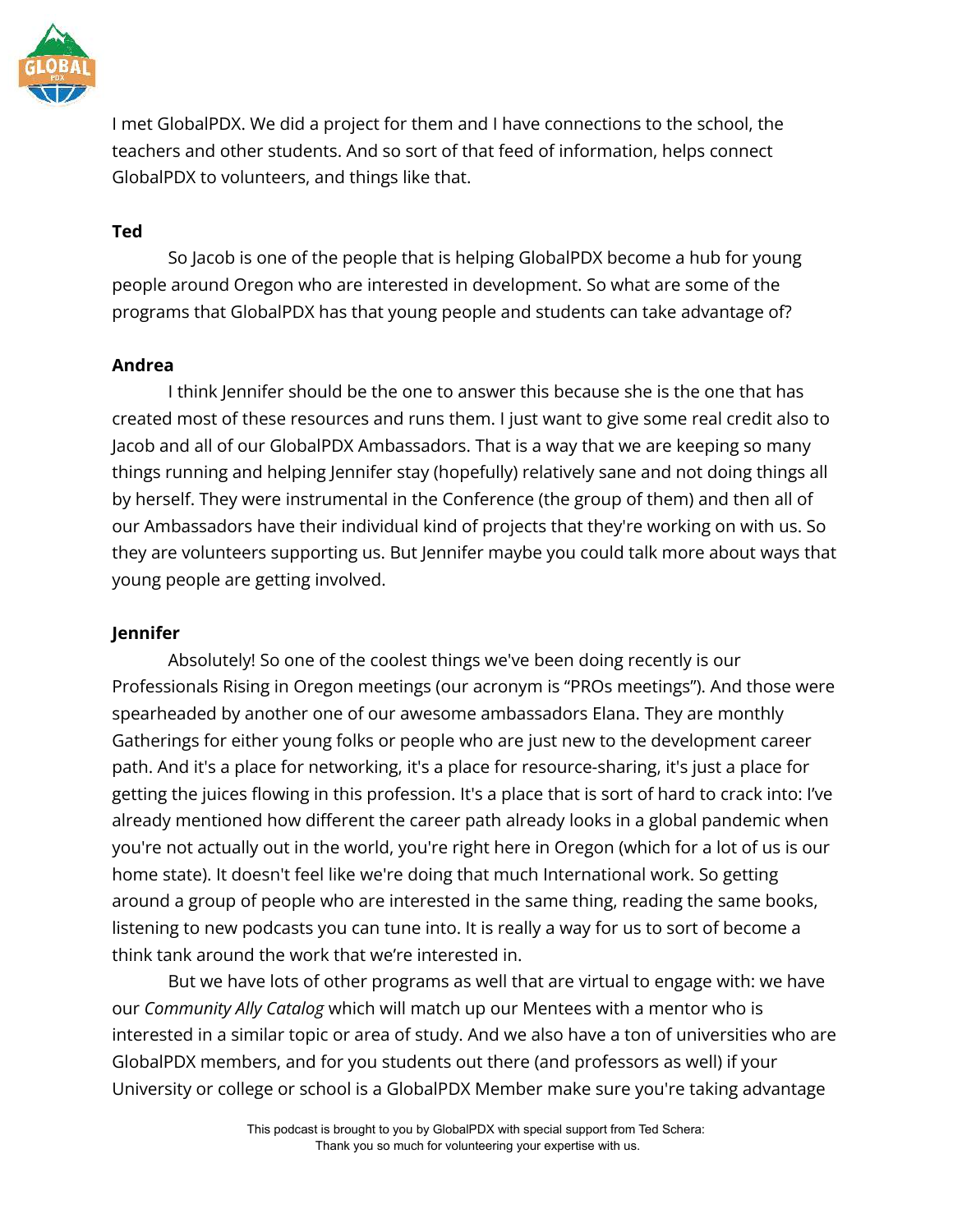

of those benefits. We have free events, we have free resources, we have a member portal where you can network with Executive Directors of all of these cool organizations and share blog posts and all this cool stuff to really cut your teeth on your profession and your career path.

And then finally don't forget to [sign up for the GlobalPDX newsletter](https://globalpdx.org/contact/). We pack it full of all of these cool opportunities and I see so many job openings come through here that are just stellar and are all the way from entry-level to COO positions and Board positions. It is just a great way to dive in headfirst and get some experience, whether you're brand new at this or if you're pretty seasoned. There are so many opportunities there.

# **Andrea**

I would just add: I think the Ambassador opportunity as well, you know (you mentioned Jacob and Elana) and those are just two of the ambassadors but we have more and it's a great opportunity to get more involved with actually supporting and organizing some of these activities, if you're looking to have a volunteer engagement that gets you even more connected to the global development community. And then I also just want to give a plug that we will be bringing back some Development Drinks in person starting in March. We're probably not going to do them monthly right away we're going to continue to evaluate the situation (as everybody's doing personally and professionally) but we do want to plug that as well cuz I think that we would love to see some of our listeners in person for those who would be able to join. So I think the registration just went out so it should be on our website and you'll see it in the newsletter if you sign up.

# **Jennifer**

Yeah, it's a super secret location so you only get to see the location (which will be central Portland) but other than that you have to register to know the exact location.

# **Ted**

Well, those are all of the recordings that we had, that was everyone that wanted to share their insights and have a conversation with me back at that Development Drinks. Andrea, Jennifer any closing thoughts on what you heard, on Development Drinks in general?

# **Andrea**

I just want to say thank you so much for that idea. Showing up with your equipment really added a special flavor and it was fun to be in that answering questions seat for a podcast! So I appreciate the opportunity.